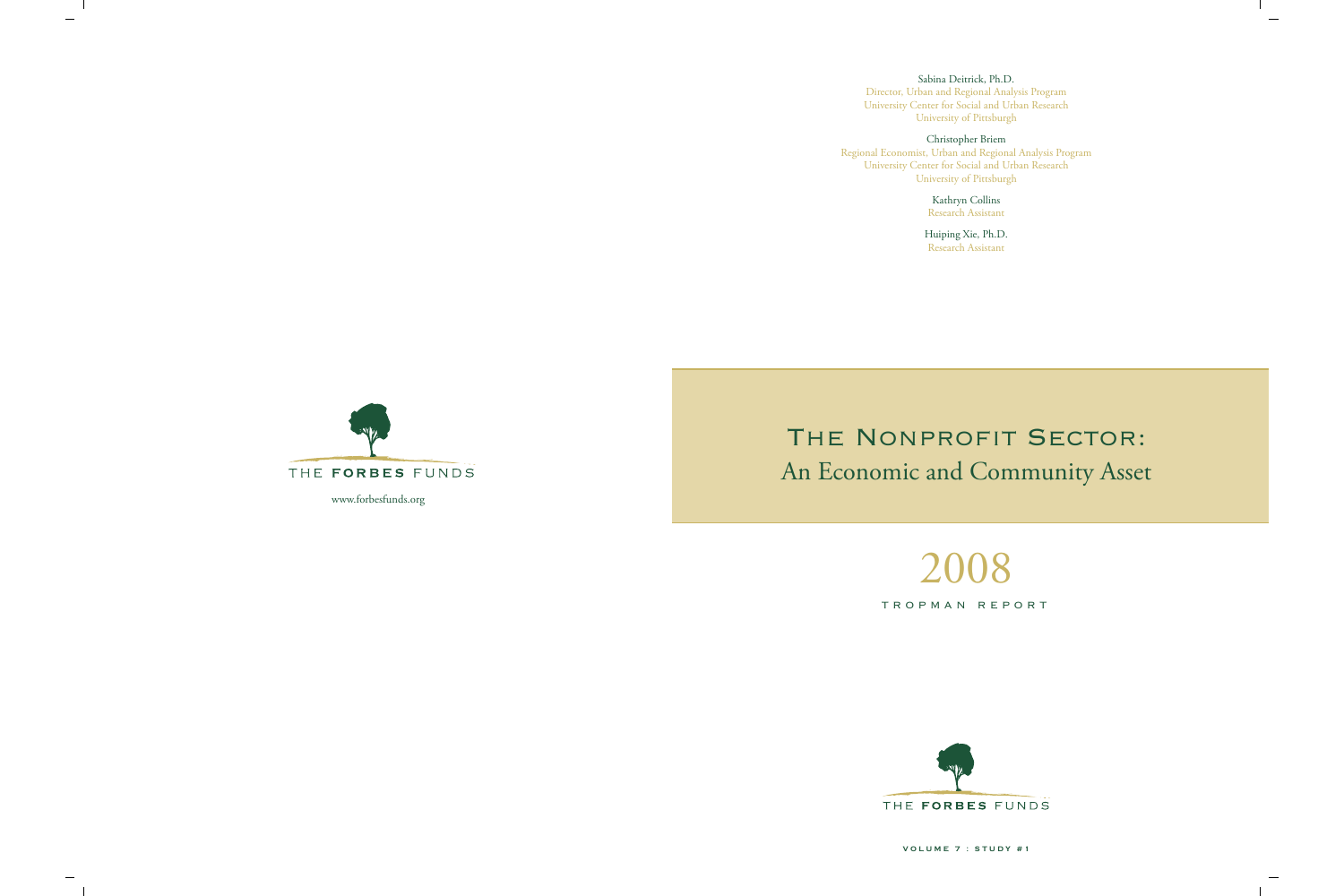#### **BOARD OF DIRECTORS**

 $\overline{\phantom{a}}$ 

 $\overline{\phantom{a}}$ 

John Harmon, *Chair* Charles R. Burke, Jr. JoAnne E. Burley Morton Coleman Marva Harris

#### **ADVISORY COMMITTEE**

Morton Coleman, *Chair* Heather Arnet J. Nicholas Beldecos Susan Brownlee Esther L. Bush John Camillus Marc K. Cherna Estelle Comay Aradhna Dhanda David E. Epperson Karen Wolk Feinstein Margaret P. Joy Kevin P. Kearns Ellen G. Kight Phillip Pappas Brian Parker Robert B. Pease Margaret M. Petruska Walter Smith John E. Tropman Jane Werner Beverly R. Walter Alfred W. Wishart, Jr.

#### **STAFF**

Diana Bucco, *President* Tamara Kilgore, *Manager, GPNP* Vivien Luk, *Program Officer* McCrae M. Martino, *Senior Program Officer* Amy Thomas, *Office Manager*

To view the Tropman Reports published from 2002 through 2008, please visit the The Forbes Funds website at **www.forbesfunds.org**

 $\overline{\phantom{a}}$ 



Envisioning Pittsburgh's nonprofit sector as innovative, informed, and engaged, THE FORBES FUNDS advances capacity-building within and among the region's nonprofit organizations.

# **The Copeland Fund**

**for Nonprofit Management** *To strengthen the management and policymaking capacity of nonprofit human service organizations to serve better the needs of their communities.*

MANAGEMENT ASSISTANCE GRANTS EMERGENCY GRANTS COHORT GRANTS (PROFESSIONAL DEVELOPMENT)

### **The Tropman Fund**

**for Nonprofit Research** *To support applied research on strategic issues that are likely to have profound effects on nonprofit management and governance, especially among human service and community development organizations.* APPLIED RESEARCH PROJECTS

ANNUAL RESEARCH CONFERENCE

#### **The Wishart Fund**

**for Nonprofit Leadership** *To encourage pioneering nonprofit leadership by promoting public learning and discussion about issues critical to ethical and effective management, as well as by celebrating exemplary practices.*

LEADERSHIP FORUMS

FRIEDA SHAPIRA MEDAL

ALFRED W. WISHART, JR. AWARD FOR EXCELLENCE IN NONPROFIT MANAGEMENT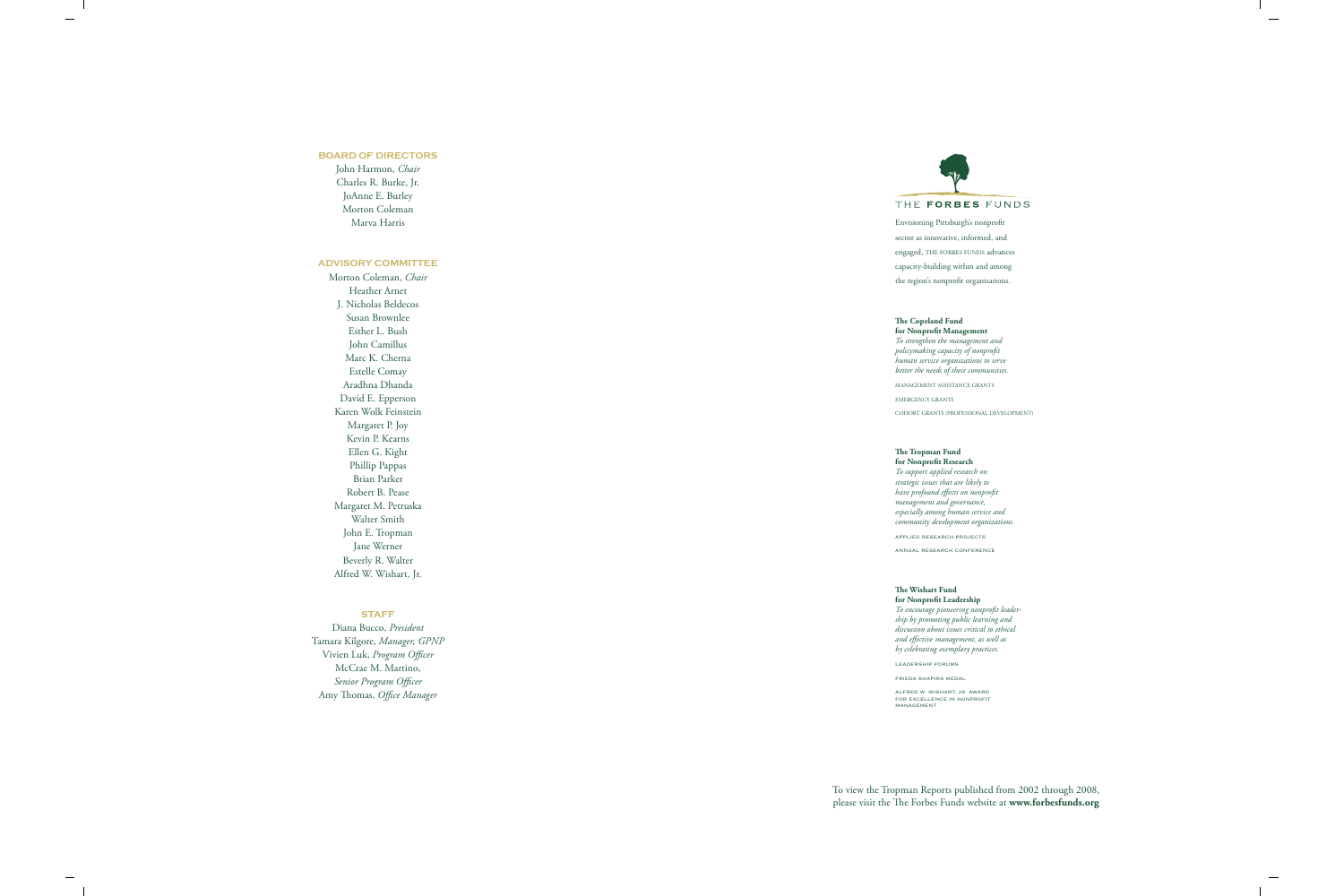# A BRIEF HISTORY



The Forbes Funds was established in 1982 to provide emergency financial assistance to nonprofit organizations that were experiencing funding interruptions or short-term cash flow problems. Under the leadership of our founding director, Elmer J. Tropman, The Forbes Funds also provided management consultation to small nonprofit organizations and conducted regional research to identify unmet needs in the human service sector. The Forbes Funds provided an important service during a particularly turbulent time when many nonprofit organizations were struggling to adjust to a new domestic policy agenda as well as to significant changes in federal and state funding priorities and procedures.

By the late 1980s, while continuing to provide loan guarantees, we shifted our emphasis to long-term capacity-building in the nonprofit sector. During this time, The Forbes Funds focused on helping nonprofits improve administrative skills and infrastructure, with special emphasis on long-range planning and strategic management. Through our grantmaking, we helped

nonprofit organizations secure technical assistance to address such matters as strategic planning, financial management, and board governance.

Beginning in 1996, The Forbes Funds advanced efforts to support management capacity-building and strategic planning, while also addressing such sector-wide issues as inter-agency partnerships and mergers. Additionally, we provided support for local universities and colleges to train nonprofit staff and boards.

Beginning in 2001, The Forbes Funds embarked on an ambitious strategy to enhance the management capacity of the nonprofit sector, especially human service and community development organizations, through three complementary activities: grantmaking; applied research; and sector leadership activities.

Today, we support capacity-building initiatives for human service and community development agencies; fund research critical to responsive, innovative, and sound nonprofit management; and encourage and celebrate exemplary practices in the nonprofit sector.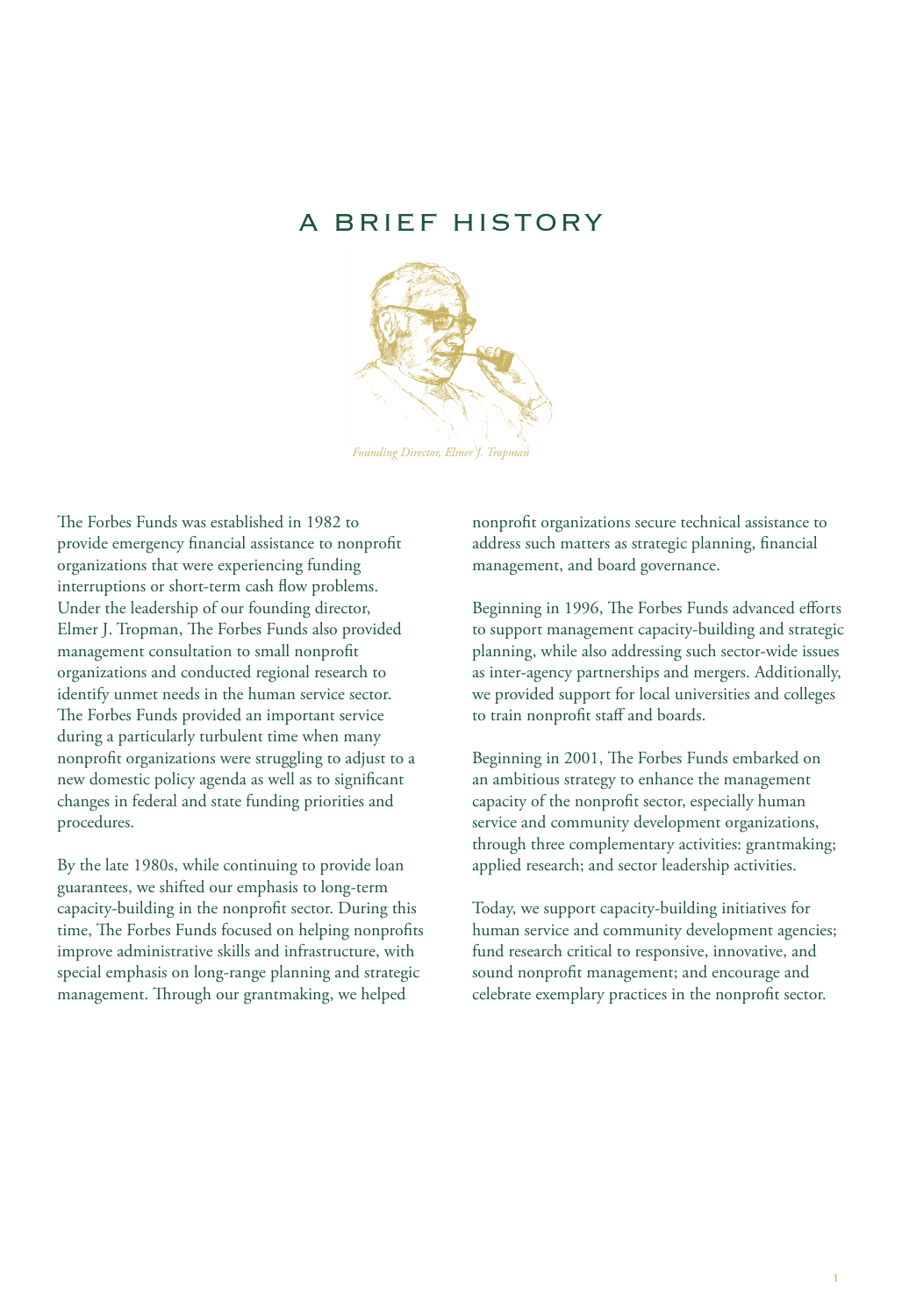# 2008

TROPMAN REPORT *Applied Research about the Pittsburgh Region's Nonprofit Sector*

# **The Nonprofit Sector:**

*An Economic and Community Asset*

Sabina Deitrick, Ph.D., Christopher Briem, Kathryn Collins and Huiping Xie, Ph.D.

#### **BACKGROUND**

The nonprofit sector in the U.S. plays an increasingly critical role in our cities, regions, states and nation. Nonprofit organizations exist to improve the quality of life of all citizens. Some organizations provide food and shelter to needy families or job training and employment assistance. Others offer educational opportunities or enrich our cultural experience. Still others provide services for the elderly and infirm, and the list goes on. However, not only do nonprofit organizations fulfill diverse social missions to improve quality of life, these organizations collectively constitute a vital part of Pittsburgh's regional economy. Nonprofit organizations employ hundreds of thousands of people in the Pittsburgh region and generate millions of dollars of economic activity related to the services that they provide. At the same time, the nonprofit sector provides services for millions of people, saving governments and corporations from providing these services themselves.

Every day, nonprofit organizations make economic decisions that impact the lives of citizens living in southwestern Pennsylvania. Many of the questions that policymakers, government officials, businesses, and the public have about this impact can be readily quantified, including impact on other businesses, tax streams, and revenue generated. Some questions, while more difficult to quantify, can demonstrate the nonprofit sector's impact, including impact in addressing homelessness, hunger, poverty, crime and literacy.

The purpose of this report is to analyze and estimate the role of the nonprofit sector in the economy of the Pittsburgh region. To better understand this impact, The Forbes Funds commissioned the University Center for Social and Urban Research (UCSUR) at the University of Pittsburgh to conduct this analysis. The research also seeks to identify a method to measure the Social Return on Investment of the activities of nonprofit organizations. By understanding and quantifying both the economic and social impacts of the nonprofit sector, organizations can better communicate the importance of their work to policymakers, government officials, businesses, and the public as a whole. Better communication and common understanding of the purpose, outcomes, expenses and overall contributions of the sector can result in more informed decisions and policies, and mutually beneficial relationships.

> **The Pittsburgh Region: For this research, the Pittsburgh region is defined as the ten-county region below, unless otherwise stated.**

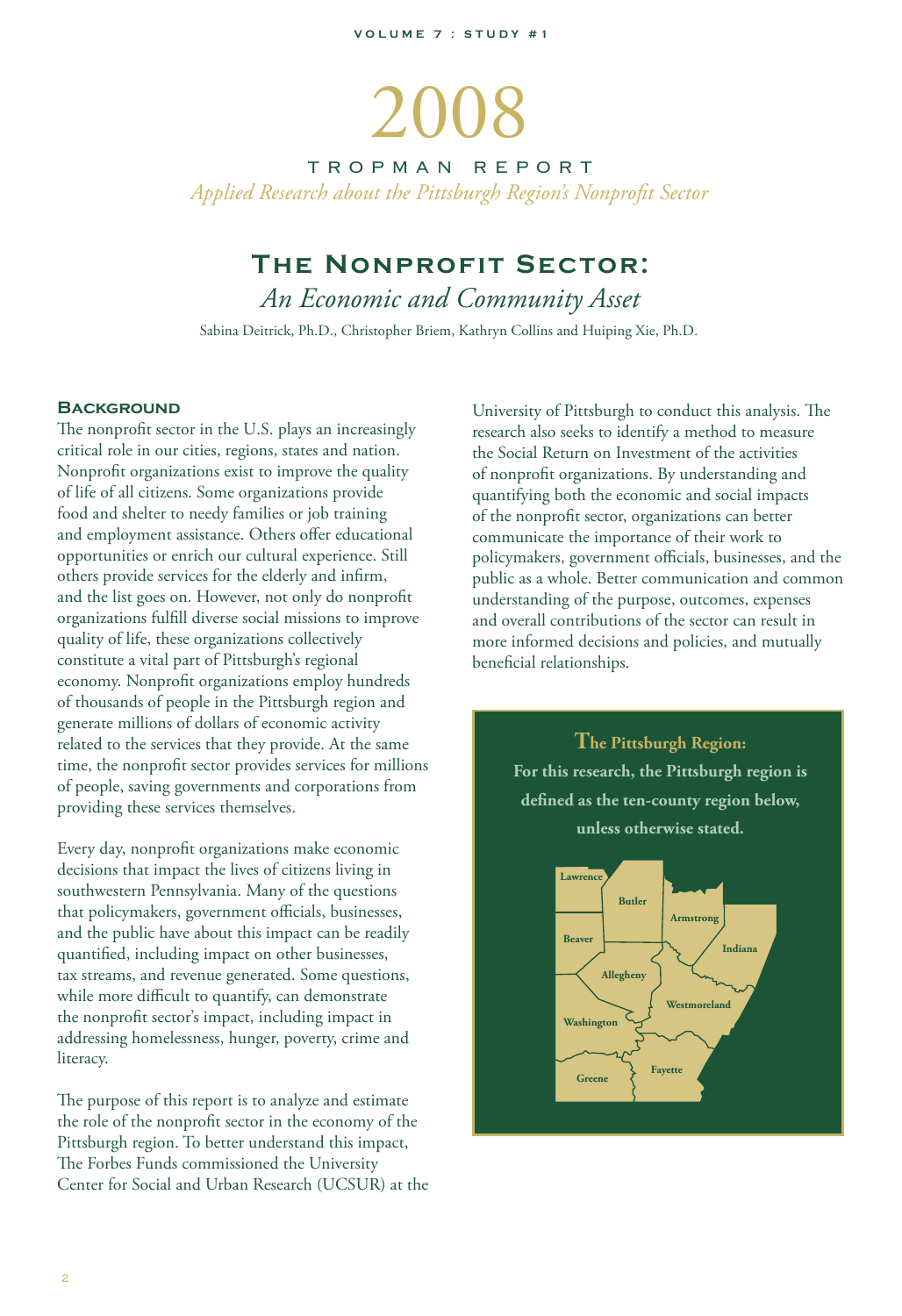| <b>TABLE 1. RESEARCH QUESTIONS</b> |                                           | <b>METHODOLOGY</b>                                                                                                                                                                     |  |
|------------------------------------|-------------------------------------------|----------------------------------------------------------------------------------------------------------------------------------------------------------------------------------------|--|
| <b>QUESTION 1</b>                  | What is the nonprofit sector?             | Internal Revenue Service definition, secondary data from<br>National Center for Charitable Statistics, data from the<br>National Corporation for Public Service                        |  |
| <b>QUESTION 2</b>                  | What is the sector's role in the economy? | Pittsburgh Regional Economic Model, Inc., data from U.S.<br>Bureau of Economic Analysis, Bureau of Labor Statistics,<br>Department of Energy, Census Bureau and a literature<br>review |  |
| <b>QUESTION 3</b>                  | What is the sector's social impact?       | Survey of Greater Pittsburgh Nonprofit Partnership<br>members, literature review and analysis of a program at<br>two agencies                                                          |  |

#### **Research Questions**

Three main research questions guide this effort to discern the nonprofit sector's impact on the Pittsburgh regional economy and provide the sector with concrete information to guide policy and advocacy work. First, we define the sector as a whole, including its general purpose and structure. We describe the sector's characteristics, both nationally and on a local level. Second, we review the critical impacts of the sector on the regional economy through a variety of measures, including employment, compensation, and taxes paid. Finally, we employ a method to measure part of the nonprofit sector's social value in monetary terms. Two case studies are summarized as examples of organizations that provide more than anecdotal evidence of their value.<sup>1</sup> The paper concludes with recommendations and opportunities given the research findings. In today's environment, the nonprofit sector can respond to calls for greater accountability by the public and funding communities by demonstrating impact in concrete ways.

#### **Findings**

#### **Question 1: What is the nonprofit sector?**

The nonprofit sector is defined by the Internal Revenue Service (IRS) as those organizations that receive a tax exemption from corporate income taxes for their charitable or religious work. The focus of this report is public charities, known as  $501(c)(3)$ organizations in the tax code. More than 60 percent of all nonprofit organizations registered with the IRS are public charities<sup>2</sup>. The number of public charities in the

U.S. grew by 53 percent from 1995-2005<sup>3</sup>; clearly this is a growing sector. The missions of these organizations vary widely across many subsectors, including human services (providing for basic needs such as food, shelter, clothing, and safety), education, health care services, arts and culture, advocacy, environmental protection, community development, and many more.

> **Nonprofit organizations serve a social mission; they exist to meet a societal need and to enhance quality of life. The nonprofit sector is distinct from the corporate sector in that nonprofit organizations' profits are not returned to shareholders or owners; instead, they are reinvested in the organization's mission and the services they provide.**

Collectively, nonprofits intersect with all facets of daily life from the institutions that care for and educate children to programs that provide food, care and friendship to seniors. Furthermore, they enhance the quality of our lives by acting as a drivers, stewards and guardians of our cultural and recreational amenities. Clearly, regardless of the sector one works in, all are touched by the work of the nonprofit sector.

<sup>1</sup> Full case studies are available at The Forbes Funds (www.forbesfunds.org/tropman/).

<sup>2</sup> The Nonprofit Sector in Brief, 2008, The Urban Institute. 3 The Nonprofit Sector in Brief, 2008, The Urban Institute.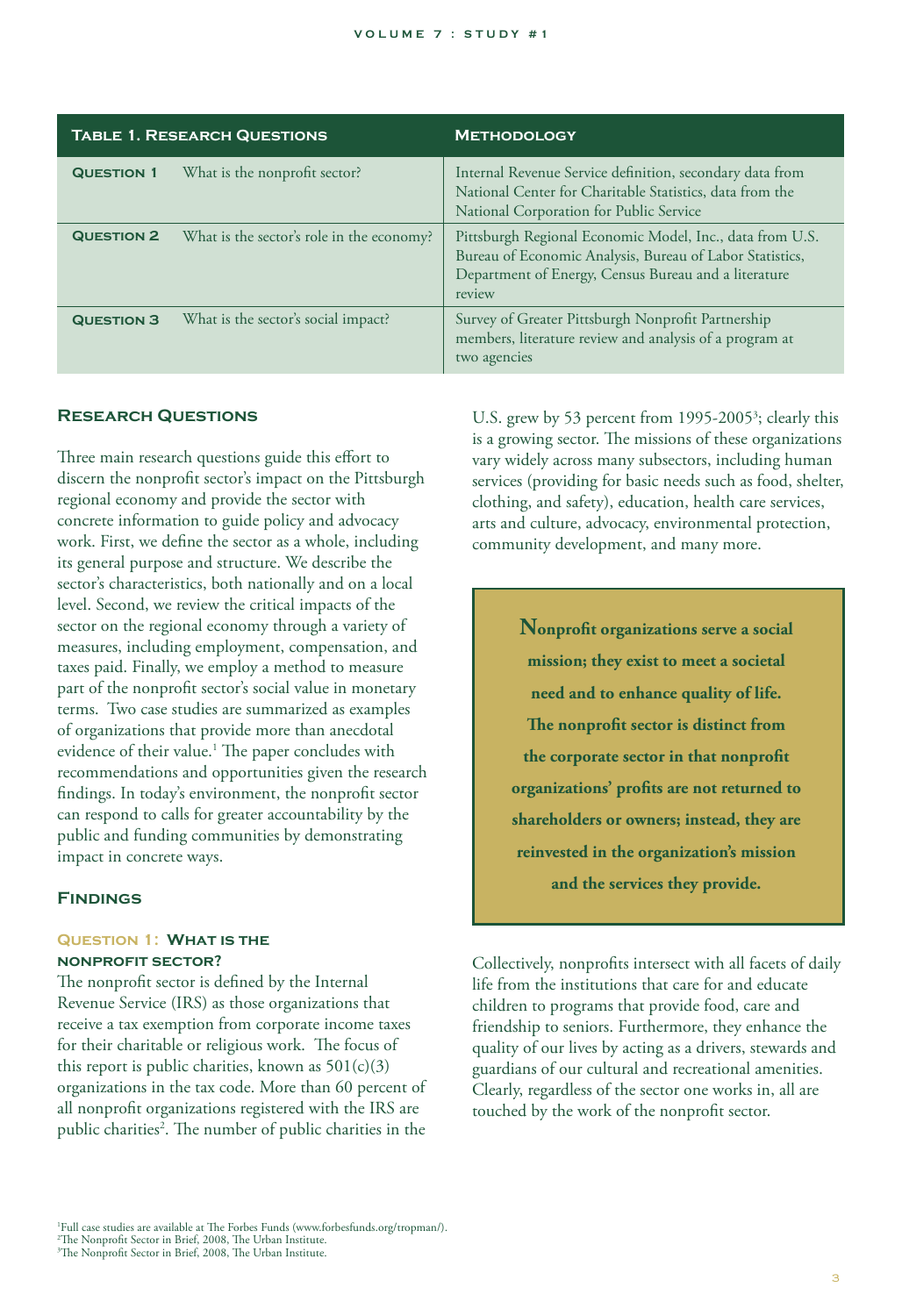

#### **Figure 1. Number of Reporting Charities (Nonprofit Almanac in Brief, 2008)**

**Percentage of Public Charities by Budget Size** 

#### **National Characteristics**

In 2006, there were a total of 904,000 public charities in the United States. Nonprofit organizations across the United States reported total expenses of \$1.1 trillion and \$2 trillion in total assets in 2005, according to the National Center for Charitable Statistics. Figure 1 shows the number of reporting charities in 2005 by budget size. More than 80 percent of public charities are small organizations, with budgets below \$1 million annually.

Half of nonprofit organizations' revenues came from fees for goods and services paid by private sources of revenue, including fee-for-service payments, tickets sales, and tuition payments. Government, or public sources, including Medicare and Medicaid payments, account for 20% of revenues. Private contributions from individuals, corporations and foundations account for 12.3% of nonprofit revenues. Other sources of revenue are outlined in Figure 2.

The nonprofit sector plays an important role in the civic life of Americans. Many Americans engage in charitable giving. Including estimates for donations from religious congregations, giving in the charitable sector reached \$295 billion in 2006, an increase of 10 percent in real terms over 2000 levels. Congregations and religious organizations (which are considered public charities) received nearly one-third of all charitable contributions, according to Giving USA. Americans are also engaged in volunteer service with nonprofit organizations. In 2006, 26.2 percent of American adults volunteered through a charitable organization giving an estimated 12 billion hours of time in service to nonprofit organizations across the country<sup>4</sup>. On an average day in 2006, about 6.5 percent of the population volunteered.

#### **Regional Characteristics**

In Pennsylvania, 36,068 organizations were registered as public charities in 2006. Of these, 16,135 organizations, or 45 percent, reported to the IRS. Organizations that report gross receipts of more than \$25,000 in a fiscal year are generally required to file a Form 990 with the IRS. All private foundations, regardless of their level of gross receipts, are required to file annually. The remaining 19,933 nonprofit organizations, or 55%, did not have to report to the IRS because of their small operating budgets.

There are 3,187 nonprofit organizations in the Pittsburgh region or about 11.1 nonprofits for every 10,000 residents. Most are small organizations; of the total number of nonprofit organizations, 55 percent, or 1,751 have total expenses of less than \$25,000 per year. Two-thirds have expenses less than \$100,000. It is important to note, though, that when factoring in larger nonprofit organizations, the typical organization in the region spends about \$463,000 annually.



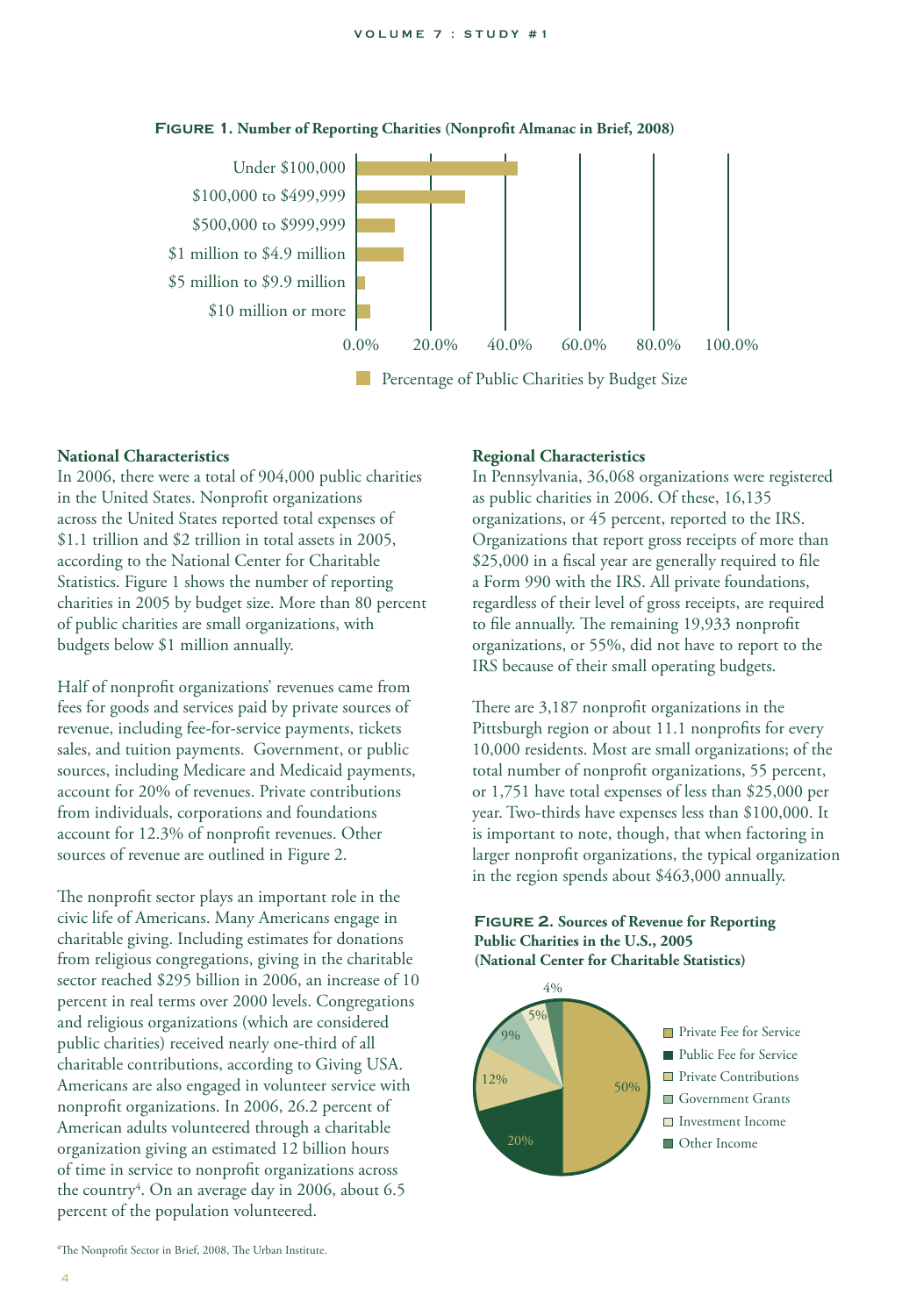#### **Figure 3. Percent of Organizations by Total Compensation Levels, 2006**



Figure 3 breaks down the sector in the region by amount of annual compensation.

In the Pittsburgh region, nearly 40 percent of nonprofit organizations are in education, human services and health. Table 2 lists other types of organizations serving the region.

Understanding the budget breakdown of organizations on a regional level is often difficult. The majority of data about the nonprofit sector is drawn from records from the Pennsylvania Department of State Bureau of Charitable statistics, which contains data from organizations across the state.

#### **Table 2. Number of tax exempt organizations in the Pittsburgh region, by category in 2006**

| <b>CATEGORY</b>                                       | <b>NUMBER OF</b><br><b>ORGANIZATIONS</b> | <b>PERCENT OF TOTAL</b> |
|-------------------------------------------------------|------------------------------------------|-------------------------|
| Education                                             | 518                                      | 16.3%                   |
| Human services                                        | 391                                      | 12.3%                   |
| Health                                                | 342                                      | 10.7%                   |
| Arts, culture and humanities                          | 290                                      | 9.1%                    |
| Recreation, sports, leisure, athletics                | 265                                      | 8.3%                    |
| Philanthropy, volunteerism, grant making              | 234                                      | 7.3%                    |
| Housing, shelter                                      | 161                                      | 5.1%                    |
| Community improvement, capacity building              | 161                                      | 5.1%                    |
| Religion-related, spiritual development               | 135                                      | 4.2%                    |
| Public safety                                         | 109                                      | 3.4%                    |
| Mental Health, Crisis Intervention                    | 93                                       | 2.9%                    |
| Diseases, Disorders, Medical Disciplines              | 85                                       | 2.7%                    |
| Environmental Quality, Protection, and Beautification | 68                                       | 2.1%                    |
| Employment, Job Related                               | 56                                       | 1.8%                    |
| Youth Development                                     | 48                                       | 1.5%                    |
| Animal-Related                                        | 40                                       | 1.3%                    |
| Crime, Legal Related                                  | 34                                       | 1.1%                    |
| Public, Society Benefit - Multipurpose and Other      | 33                                       | 1.0%                    |
| International, Foreign Affairs, and National Security | 32                                       | 1.0%                    |
| Science and Technology Research Institutes, Services  | 26                                       | 0.8%                    |
| Food, Agriculture, and Nutrition                      | 18                                       | 0.6%                    |
| Civil Rights, Social Action, Advocacy                 | 15                                       | 0.5%                    |
| Mutual/Membership Benefit Organizations, Other        | 14                                       | 0.4%                    |
| <b>Medical Research</b>                               | 12                                       | 0.3%                    |
| Unknown                                               | 5                                        | 0.1%                    |
| Social Science Research Institutes, Services          | $\overline{2}$                           | 0.1%                    |
| <b>Total</b>                                          | 3,187                                    | 100.0%                  |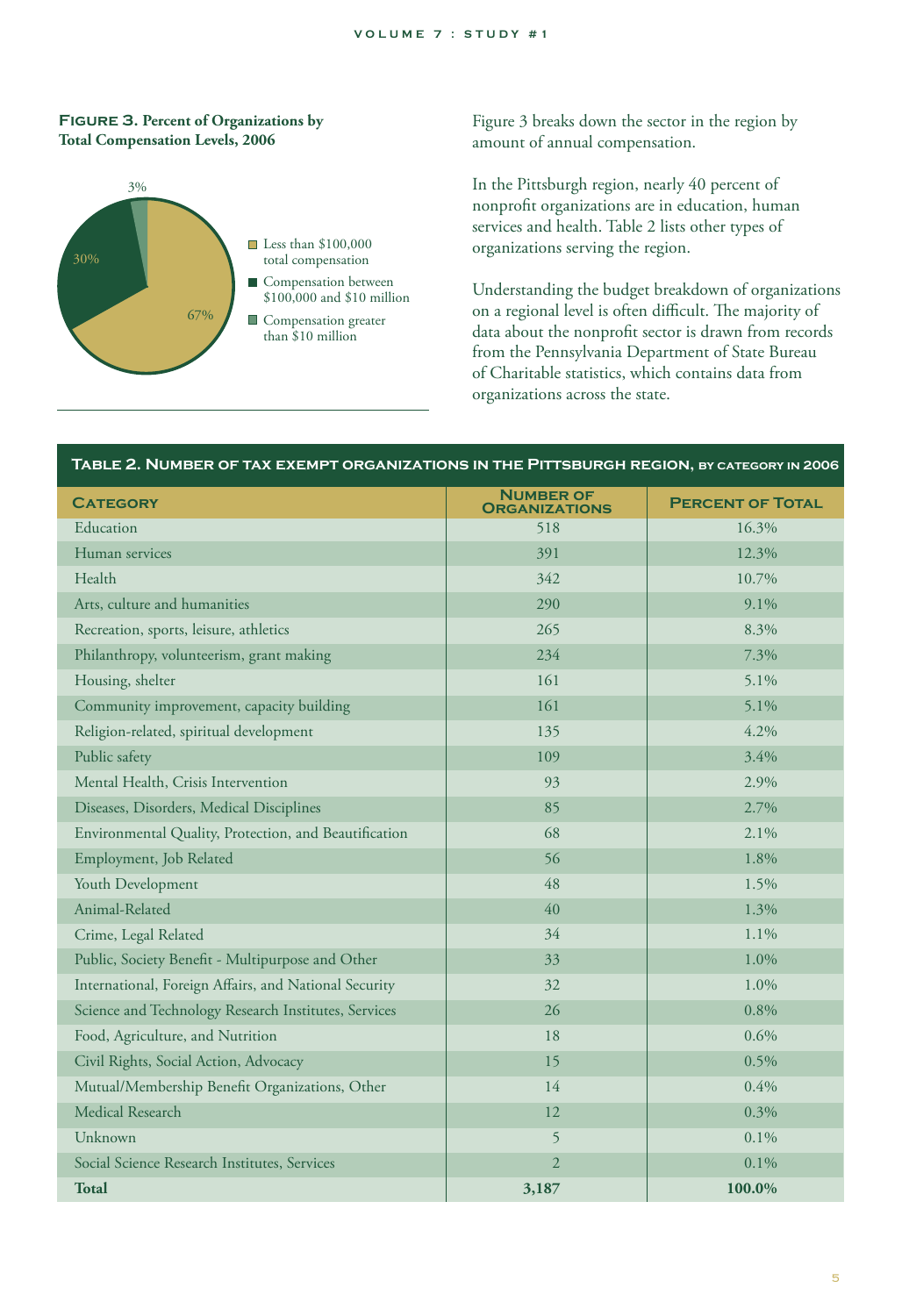| TABLE 3. EMPLOYMENT IN THE NONPROFIT SECTOR,<br>PITTSBURGH METROPOLITAN STATISTICAL REGION, 2004 |             |               |               |  |
|--------------------------------------------------------------------------------------------------|-------------|---------------|---------------|--|
| <b>SECTOR</b>                                                                                    | <b>CITY</b> | <b>COUNTY</b> | <b>REGION</b> |  |
| <b>Total employment</b>                                                                          | 305,923     | 686,380       | 1,064,279     |  |
| Nonprofit Sector                                                                                 | 74,274      | 109,175       | 148,104       |  |
| Commercial Sector                                                                                | 202,190     | 506,371       | 797,968       |  |
| <b>Government Sector</b>                                                                         | 29,459      | 70,834        | 118,207       |  |
| Share of total employment (percent)                                                              | 100.0       | 100.0         | 100.0         |  |
| Nonprofit                                                                                        | 24.3        | 15.9          | 13.9          |  |
| Commercial                                                                                       | 66.1        | 73.8          | 75.0          |  |
| Government                                                                                       | 9.6         | 10.3          | 11.1          |  |

*Source: Deitrick and Briem, 2008 from National Center on Charitable Statistics and Pennsylvania Department of Labor and Industry, 2004. These were the latest figures available on employment in the sector. Pittsburgh region is 7-county MSA.*

According to the National Corporation for Public Service, 29.3% of adults in Pittsburgh volunteer; this is slightly higher than the national average. In 2006, over 600,000 volunteers contributed 73.2 million hours of volunteer service. This has an estimated economic impact of \$1.4 billion. Over one-third of Pittsburgh's volunteers serve religious organizations; another 27% serve educational organizations. Volunteers also serve social service, health, civic, sports/arts, and other organizations.

The nonprofit sector is large and diverse, serving the varied needs of communities across the region, and the country. Existing primarily to meet societal needs not met by the business and government sectors, the nonprofit sector has become a formidable economic resource as well. In the next section, we examine the economic role of the nonprofit sector in the Pittsburgh region.

#### **Question 2: What is the nonprofit sector's role in the economy?**

Because of its tax exempt status, some may perceive the nonprofit sector as an economic deficit. Indeed, it is often difficult to clearly articulate the impact of the sector on the economy as a whole, never mind its impact on alleviating social problems. However, this and other views overlook the sizable impact the nonprofit sector has on our regional economy, not only in terms of employment and consumption of

goods and services, but also in providing a safety net to address social problems. This research estimates the role of the nonprofit sector in the regional economy through a number of indicators, mainly:

- The sector's contribution to employment and compensation.
- The sector's consumption of goods and services.
- The type of taxes paid by the nonprofit sector, both directly and indirectly.
- Forecasting the long term role of the sector in the regional economy.

Review of this data reveals that the nonprofit sector is, indeed, a significant economic asset.

The role of the sector in the economy is estimated using the Pittsburgh Regional Economic Model, Inc. (REMI), run under UCSUR. The Pittsburgh REMI model is a dynamic, multi-sector, regional econometric model developed specifically for the Pittsburgh region. The model is used to conduct economic impact analysis and perform long term forecasting of the region's population and economy for the 10-county region of Southwestern Pennsylvania. UCSUR uses the model in conjunction with several public and private agencies in the region for conducting economic impact and forecasting studies. The Pittsburgh REMI model uses empirically established relationships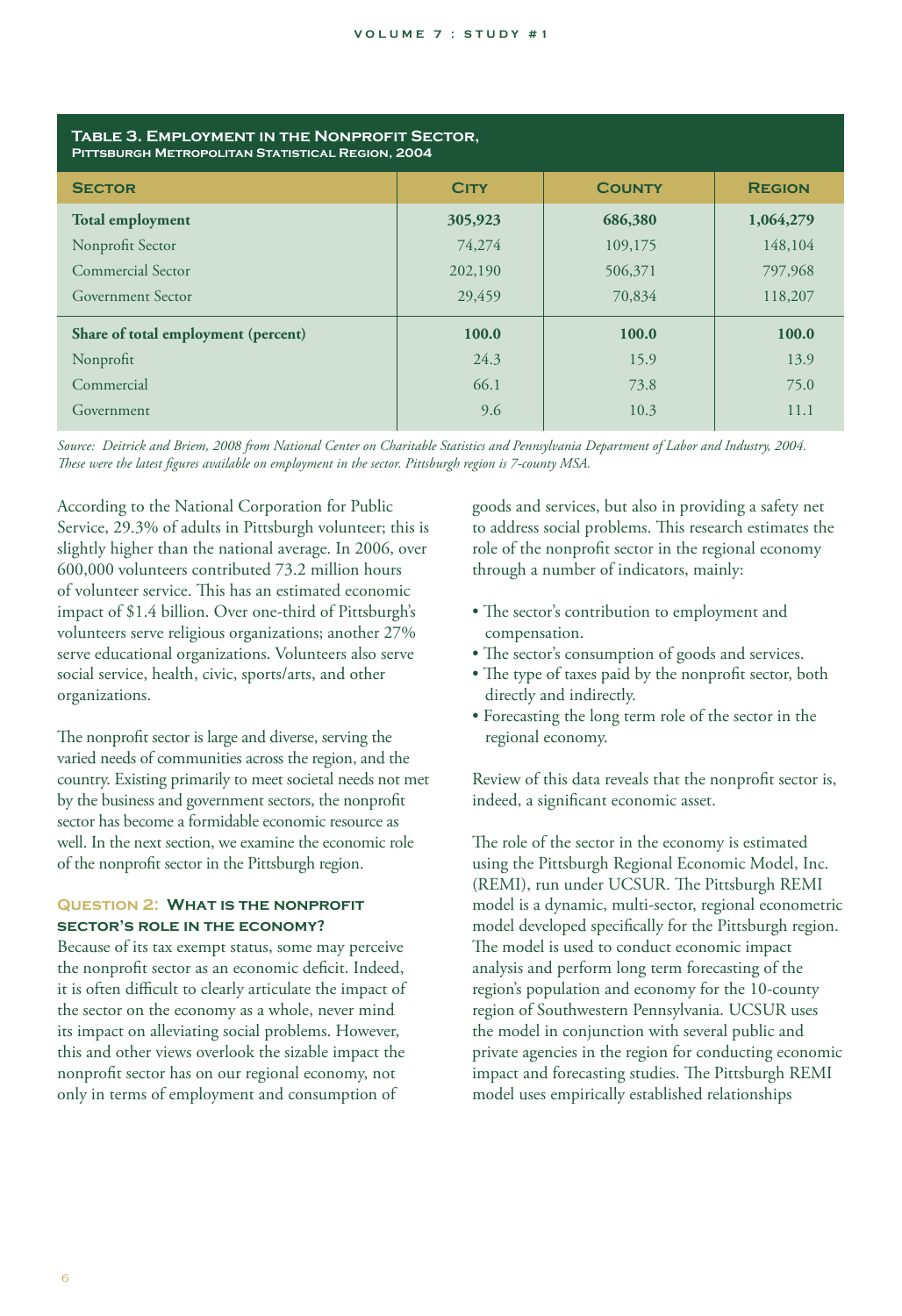between economic sectors to determine the response in the regional economy to changes in demand in the nonprofit sector. As one sector or industry expands or contracts, it produces secondary or induced changes in the economic output of other industries in the region.

#### **The Sector's Contribution to Employment and Compensation**

The first measure of the economic role of the nonprofit sector is its size, particularly in terms of employment. In 2004, the nonprofit sector employed 148,104 people in the seven county metropolitan statistical region (Allegheny, Armstrong, Beaver, Butler, Fayette, Washington, and Westmoreland counties). Of these employees, 109,174 worked in Allegheny County. Employment in the nonprofit sector constitutes 14 percent of all employment in the region and almost 25 percent of employment in the City of Pittsburgh (see Table 3).

In 2006, nonprofit organizations in southwestern Pennsylvania paid their workers \$6.2 billion in compensation, comparable to the \$6.45 billion paid in compensation by the manufacturing sector in the Pittsburgh metropolitan statistical region. Compensation circulates in the regional economy, as employees pay taxes on their earnings, save for retirement, and buy local goods and services, thus multiplying the effects of their earnings locally.

Of this compensation, \$1.2 billion is generated by community organizations (not including major hospital systems and universities). Clearly, while the major hospitals and universities are a large part of the region's nonprofit sector, community organizations themselves still play a significant role in the region's economy. Table 4 outlines the breakdown of total compensation by type of nonprofit organization.

Recent trends show strong evidence that the nonprofit sector is growing in size and that it is expected to continue to grow into the future. Between 2002 and 2006, compensation in the region's nonprofit sector increased by 8.5% in inflation adjusted dollars to \$6.2 billion in 2006, compared to an inflation adjusted growth rate of 2.9% for all sectors combined in the region. Total expenses paid by nonprofit organizations also show steady increases. In inflation-adjusted dollars, total expenses for the region's nonprofit organizations increased from \$14.9 billion in 2002 to \$16.7 billion in 2006, representing an average annualized growth of 2.8% above the rate of inflation.

#### **The Sector's Consumption of Goods and Services**

The second measure of the nonprofit sector's role in the economy is its consumption of goods and services. Total economic activity includes direct effects of employment in the nonprofit sector plus indirect

| TABLE 4. NONPROFIT TOTAL COMPENSATION IN THE PITTSBURGH REGION, BY NTEE CATEGORY, 2006 |                 |                         |                   |  |
|----------------------------------------------------------------------------------------|-----------------|-------------------------|-------------------|--|
| <b>CATEGORY</b>                                                                        | 2006            | <b>PERCENT OF TOTAL</b> | <b>CUMULATIVE</b> |  |
| Health                                                                                 | \$3,575,978,905 | 58                      | 58                |  |
| Education                                                                              | 1,410,694,513   | 23                      | 81                |  |
| Human services -- multipurpose, other                                                  | 611,532,379     | 10                      | 91                |  |
| Mental health, crisis intervention                                                     | 126,002,084     | 2                       | 93                |  |
| Arts, culture and humanities                                                           | 90,525,932      | $\overline{2}$          | 95                |  |
| Diseases, disorders, medical disciplines                                               | 69,226,165      |                         | 96                |  |
| Employment, job related                                                                | 48,014,050      |                         | 97                |  |
| Community improvement, capacity building                                               | 43,652,048      |                         | 98                |  |
| Science and technology research institutes, services                                   | 40,506,725      |                         | 99                |  |
| Housing, shelter                                                                       | 29,840,139      |                         | 100               |  |
| <b>Total</b>                                                                           | \$6,199,336,275 | <b>100</b>              | 100.0             |  |

*Source: National Center on Charitable Statistics, 2008.*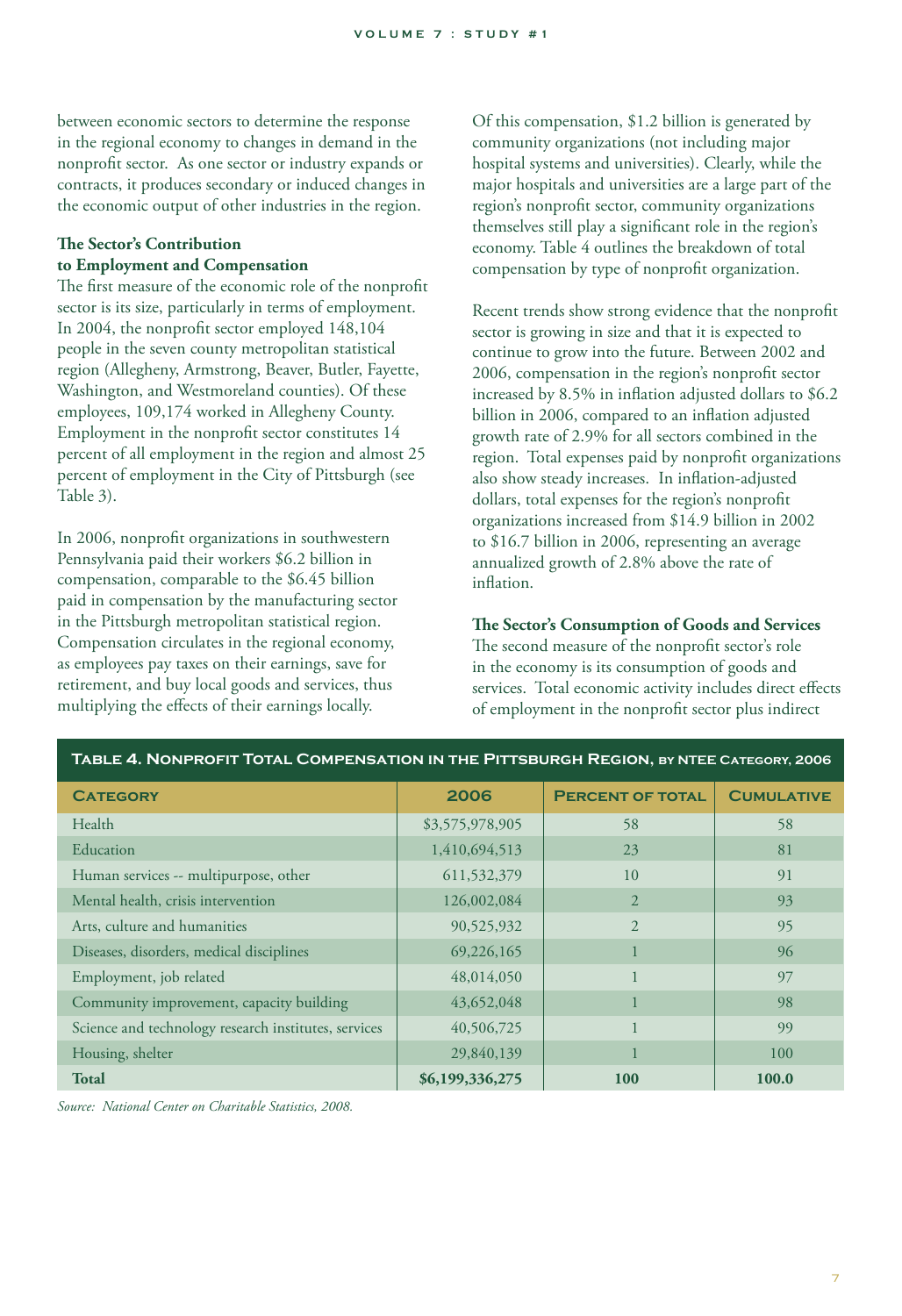| <b>INDUSTRY</b>                                   | <b>ALLEGHENY COUNTY</b> | <b>10 COUNTY REGION</b> |
|---------------------------------------------------|-------------------------|-------------------------|
| Hospitals                                         | 5,525,692               | 7,407,532               |
| <b>Educational Services</b>                       | 3,037,323               | 3,368,336               |
| Ambulatory health care services                   | 1,690,902               | 1,887,459               |
| Membership associations, organizations            | 1,097,520               | 1,316,067               |
| Social assistance                                 | 757,723                 | 1,167,381               |
| Nursing, residential care facilities              | 548,303                 | 838,663                 |
| Professional, technical services                  | 208,115                 | 246,598                 |
| Performing arts, spectator sports                 | 134,954                 | 142,101                 |
| Museums et al.                                    | 103,036                 | 111,179                 |
| Internet services, data processing, other         | 42,519                  | 57,806                  |
| Broadcasting, except internet; Telecommunications | 26,908                  | 27,008                  |
| Amusement, gambling, recreation                   | 22,018                  | 32,987                  |
| Insurance carriers and related activities         | 16,810                  | 16,869                  |
| Monetary authorities, et al.                      | 4,380                   | 4,380                   |
| Administrative, support services                  | 2,448                   | 32,237                  |
| Accommodation                                     | 2,349                   | 2,697                   |
| Publishing, except internet                       | 1,263                   | 1,513                   |
| Agriculture                                       | 255                     | 1,221                   |
| Motion picture, sound recording                   | 39                      | 210                     |
| Personal, laundry services                        | $\overline{0}$          | 39                      |
| <b>Total</b>                                      | 13,222,557              | 16,662,283              |

**Table 5. Total organization expenses by industry groups, 2006 (millions of dollars)**

and induced effects that nonprofit organizations generate in the regional economy. These effects include organizations purchasing additional goods and services. They also include the wages and other compensation paid to workers and the additional economic activity in other sectors and taxes for governments that are generated. In 2006, nonprofit organizations in the Pittsburgh region generated \$16.7 billion of expenses in the region, with \$13.2 billion in Allegheny County alone. (See Table 5).

In addition to generating expenses in other industries, the nonprofit sector has impacted employment in other parts of the economy as well. For example, nonprofit organizations hire professional service firms such as accountants, graphic designers and IT professionals. The nonprofit sector created an employment impact of 299,000 jobs in the regional economy in 2006, with 233,700 of those jobs in

Allegheny County. While the employment impacts are concentrated in the service sector, where most nonprofit organizations are categorized, there are significant impacts in other areas not generally considered to be part of the nonprofit sector, including trade, transportation, information and finance, and professional and technical service providers. Table 6 lists the employment impact of the sector on several different industries.

## **In 2006, nonprofit Organizations in the Pittsburgh Region:**

- **Paid their workers \$6.2 billion in compensation in 2006;**
- **Generated \$16.7 billion of expenses in the region;**
- **Created an employment impact of 299,000 jobs.**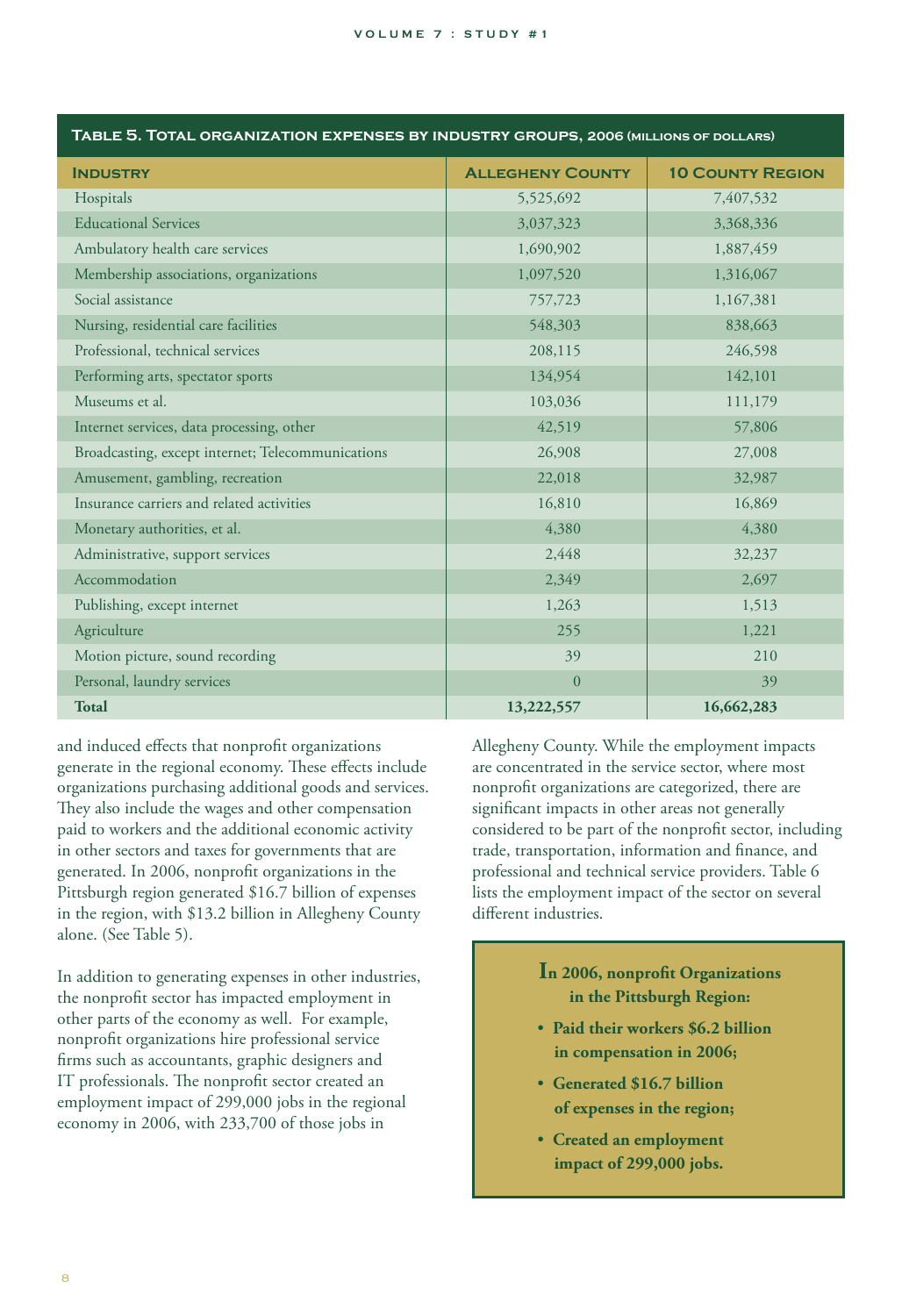| <b>MAJOR INDUSTRY GROUP<sup>5</sup></b>            | <b>ALLEGHENY COUNTY</b> | <b>10 COUNTY REGION</b> |
|----------------------------------------------------|-------------------------|-------------------------|
| Services <sup>6</sup>                              | 186.1                   | 232.8                   |
| Retail and Wholesale Trade                         | 16.0                    | 23.1                    |
| Natural Resources, Mining, Utilities, Construction | 12.5                    | 17.9                    |
| Transportation, Information, Finance               | 10.6                    | 12.5                    |
| Public Administration                              | 7.3                     | 11.7                    |
| Manufacturing                                      | 1.2                     | 1.2                     |
| <b>Total</b>                                       | 233.7                   | 299.2                   |

**Table 6. Employment impact of the nonprofit sector by industry, 2006 (thousands of people)**

The nonprofit sector not only has direct and indirect employment impacts across a variety of industries, but across a wide range of occupations, as well. Like industry, some occupations are traditionally employed in the nonprofit sector, such as healthcare or social service workers. However, the nonprofit sector has

impacts on many occupations not directly associated with the sector, including managers, financial analysts, engineering, computer science, food servers, and construction and transportation workers. Table 7 lists this employment impact by different occupation groups.

| TABLE 7. EMPLOYMENT IMPACT OF THE NONPROFIT SECTOR BY OCCUPATION,<br>2006 (THOUSANDS OF PEOPLE) |                         |                         |  |
|-------------------------------------------------------------------------------------------------|-------------------------|-------------------------|--|
| <b>MAJOR INDUSTRY GROUP<sup>7</sup></b>                                                         | <b>ALLEGHENY COUNTY</b> | <b>10 COUNTY REGION</b> |  |
| Healthcare                                                                                      | 49.2                    | 63.6                    |  |
| Sales, office, administrative                                                                   | 49.1                    | 62.7                    |  |
| Education, training, library                                                                    | 28.1                    | 32.6                    |  |
| Building, grounds, personal care, service                                                       | 21.3                    | 28.1                    |  |
| Management, business, financial                                                                 | 19.3                    | 23.9                    |  |
| Food preparation, serving and related                                                           | 13.6                    | 18.5                    |  |
| Community, social service                                                                       | 10.3                    | 13.8                    |  |
| Construction, extraction                                                                        | 9.4                     | 13.3                    |  |
| Transportation, material moving                                                                 | 6.9                     | 9.3                     |  |
| Computer, mathematics, architecture, engineering                                                | 5.8                     | 6.8                     |  |
| Install, maintenance, repair                                                                    | 5.8                     | 7.7                     |  |
| Arts, entertainment, sports, media                                                              | 4.7                     | 5.4                     |  |
| Production                                                                                      | 3.9                     | 5.1                     |  |
| Protective service                                                                              | 3.2                     | 4.3                     |  |
| Life, physical, social science                                                                  | 1.9                     | 2.2                     |  |
| Legal                                                                                           | 1.0                     | 1.2                     |  |
| <b>Total</b>                                                                                    | 233.5                   | 298.5                   |  |

5 Industry sectors and sub-sectors represent REMI model classifications

6 Subsectors in the service industry include (1) professional and technical services, (2) management of companies and enterprises, (3) administrative services, (4) educational services, (5) healthcare and social assistance, (6) arts, entertainment and recreation, (7) accommodation and food services and (8) other services excluding government.<br><sup>7</sup>Occupation categories represent REMI model classif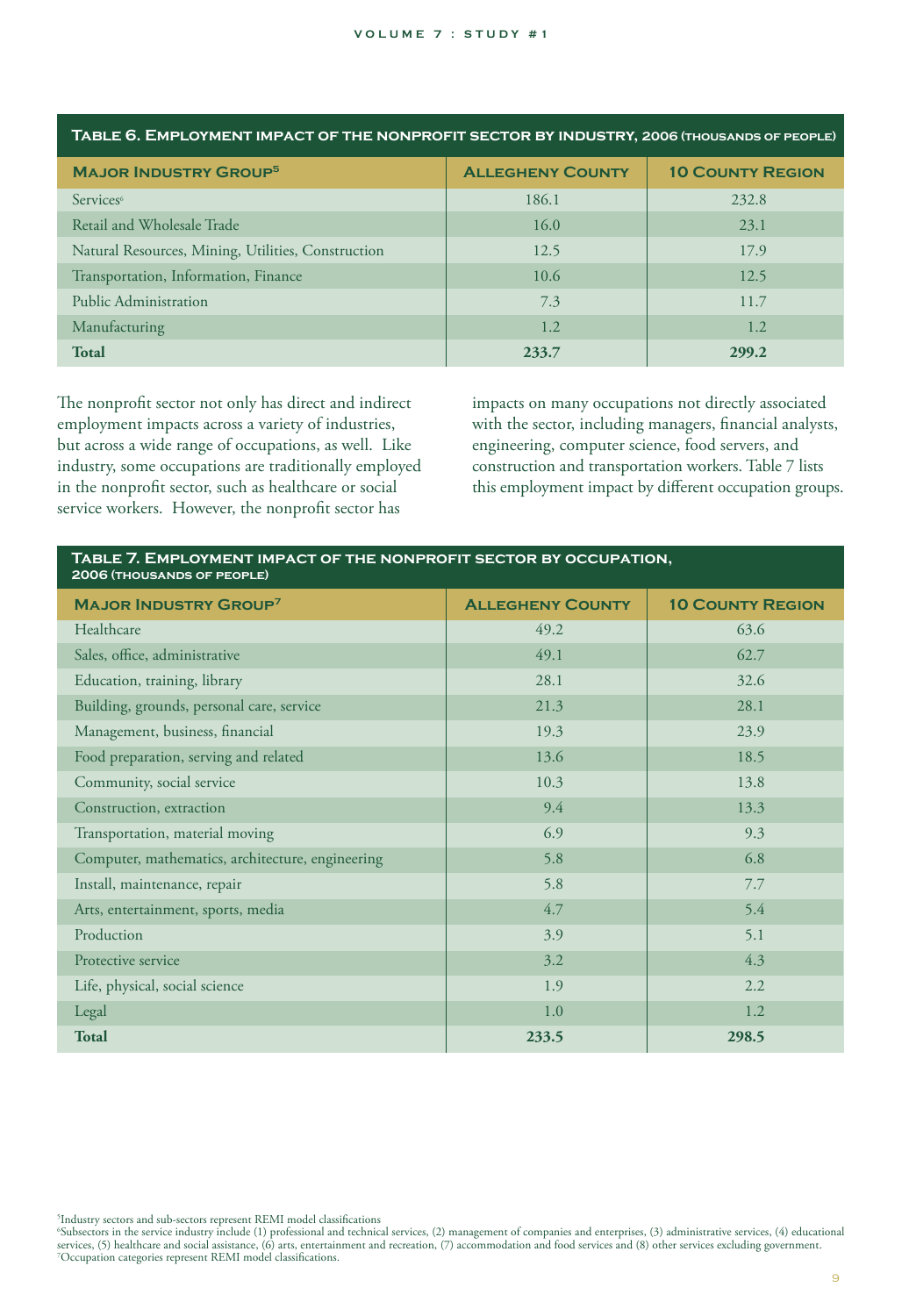| TABLE 8. SUMMARY RESULTS FROM REMI MODEL IMPACT ANALYSIS, 2006 |                         |                         |  |
|----------------------------------------------------------------|-------------------------|-------------------------|--|
| <b>ECONOMIC MEASURE</b>                                        | <b>ALLEGHENY COUNTY</b> | <b>10 COUNTY REGION</b> |  |
| <b>Total employment</b>                                        | 233,700                 | 299,000                 |  |
| Gross regional product (\$ billions)                           | \$13.4                  | \$15.9                  |  |
| Personal income (\$ billions)<br>\$16.9<br>\$11.9              |                         |                         |  |

These interdependencies and the large size of the nonprofit sector result in a total of \$15.9 billion in gross regional product (GRP) in the Pittsburgh regional economy in 2006. GRP is a measure of local value-added economic production and is considered the best and most comprehensive measure of the economic activity. This also means that the total employment impact of the nonprofit sector across the Pittsburgh region is estimated to be 299,000 jobs in 2006 with a total impact on regional personal income of \$16.9 billion annually. Table 8 summarizes this data.

#### **Taxes Paid by the Nonprofit Sector**

While the nonprofit sector is categorized as "tax exempt" by the IRS, nonprofit organizations do pay local, state, and federal taxes. Types of taxes paid by nonprofit organizations include:

- Federal and state unemployment taxes
- Unrelated business income tax
- Payroll taxes (including local payroll taxes, Social Security, and Medicare)

Unrelated business taxes are paid for those activities that are a trade or business regularly carried on and are not substantially related to furthering the charitable mission of the organization. Examples of unrelated business might include social enterprises managed by nonprofit organizations.

It is important to remember that nonprofit employees across the region also pay the same taxes as employees in other sectors, including payroll taxes (Social Security, and Medicare) and individual withholding (state and local).

Other taxes paid vary both by location of the nonprofit organization and residence of the employee. For example, employees working in the City of Pittsburgh pay the Pittsburgh EMS tax. Also, in some localities, nonprofit organizations are required to pay real estate taxes and personal property taxes if they own

the land on which they operate. In any case, when examining the economic role of the nonprofit sector, it is important to remember the impact of the sector on local, state, and federal tax rolls.

#### **Projected Future Role in the Economy**

What does this mean for the future? The REMI model provides the estimate of the future economic role of the nonprofit sector on Southwestern Pennsylvania based on a projection of recent trends in the region. The industry and sub-region specific growth rates are presumed to continue through at least 2011. REMI model inputs are adjusted for the years 2006-2011 and are presumed to be stable in the following years.

The nonprofit sector will continue to play an important role in the Pittsburgh regional economy.

- The total impact of the nonprofit sector in the region on GRP is estimated to grow to \$18.9 billion in 2011 or 12% from 2006 levels in inflation adjusted terms.
- The total employment impact of the nonprofit sector across the region is estimated to grow to 357,000 jobs in 2011, 19% above the 2006 level.

### **REMI "Whole Economy" Impacts**

Impacts from spending or increased demand reverberate throughout the economy in many ways. The REMI model calculates those impacts:

- **Direct impacts** are the jobs in the nonprofit sector.
- **Indirect impacts** result when organizations buy supplies, rent space, and pay for other intermediate goods and services.
- **Induced impacts** result when employees in the nonprofit sector and those affected by indirect impacts spend their wages and earnings on other goods and services.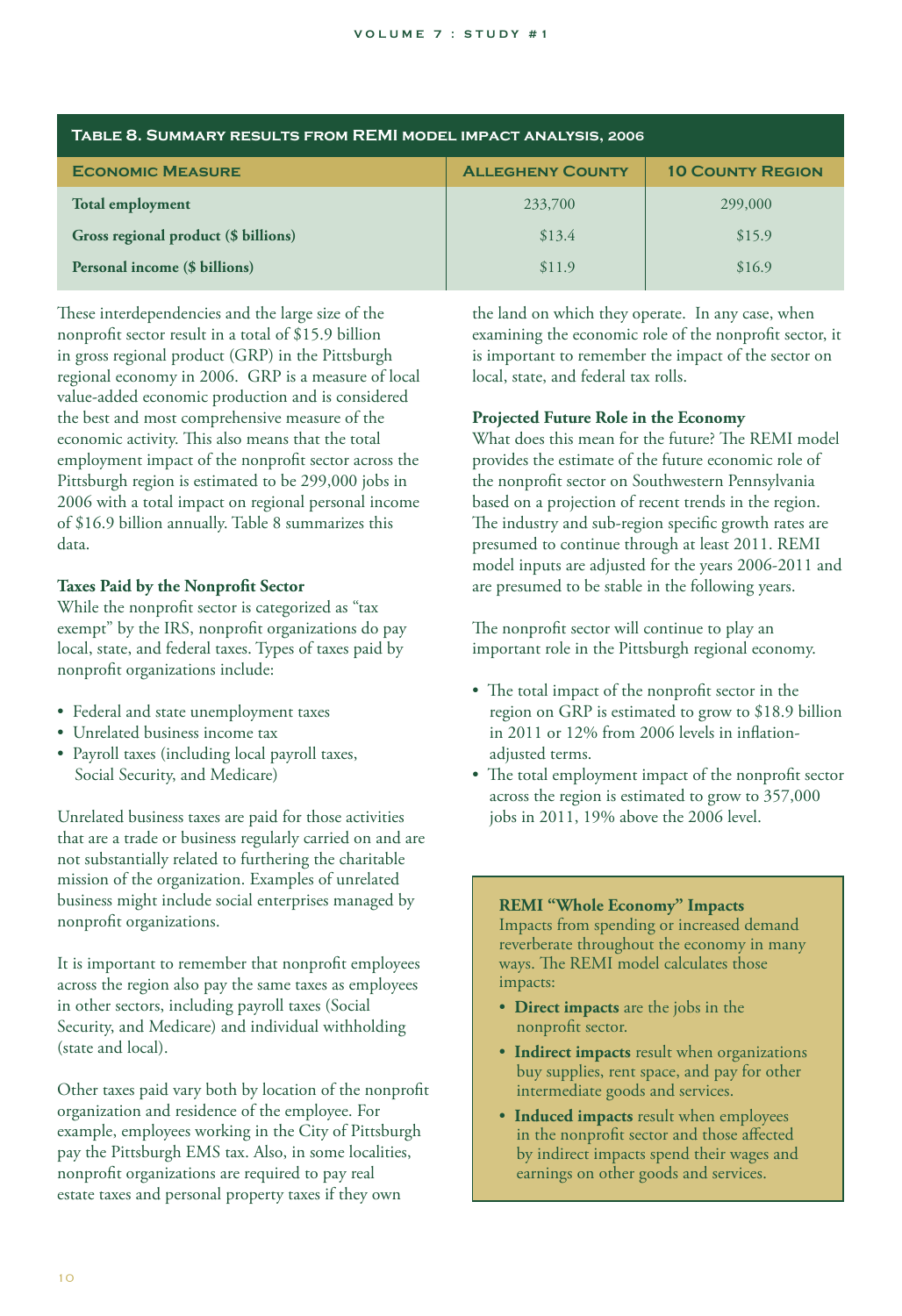| TABLE 9. THE PROJECTED IMPACT OF THE NONPROFIT SECTOR, 2011 |                         |                         |  |
|-------------------------------------------------------------|-------------------------|-------------------------|--|
| <b>ECONOMIC MEASURE</b>                                     | <b>ALLEGHENY COUNTY</b> | <b>10 COUNTY REGION</b> |  |
| <b>Total employment</b>                                     | 273,100                 | 357,600                 |  |
| Gross regional product (\$ billions)                        | \$15.7                  | \$18.9                  |  |
| Personal income (\$ billions)                               | \$13.7                  | \$20.0                  |  |

• The sector is expected to exhibit a continued and growing impact on areas of the economy outside traditional nonprofit service sectors and occupations.

In addition to outlining the nonprofit sector's role in the economy, the Pittsburgh REMI model provides a baseline forecast of the region's population with details available for specific age, race and gender groups. This baseline forecast can be used to give a broad perspective on changes that could impact service demand for the region's nonprofit organizations. Current population forecasts estimate that between 2008 and 2020, population in the region as a whole will remain relatively flat.

Despite minimal changes in total population, there will be significant changes in specific age cohorts over the coming years. First, for some age cohorts, past levels of growth or decline will be moderated into the near term future. This is particularly true for youth, which is projected to continue to decline in number, but at a lower rate than in the past decade. The

number of young people under age 15 is expected to decline by 5 percent in the next decade. Second, for certain age cohorts, past trends will be reversed altogether. Between 1998 and 2008, the elderly population in Allegheny County is estimated to have declined by 9.4%; however in the next decade, the cohort is projected to increase in number with the aging of the baby boomers. The forecasted growth for those age 65 and over in the coming decade, 2008-2018, is 13.1%. For organizations serving these two specific age groups, changes in the number of persons could significantly impact service plans or outreach efforts.

In order to understand the impact of future population changes, a "service demand index" was created from a survey of Greater Pittsburgh Nonprofit Partnership members asking about the age composition of the clients they serve. These figures were compared to the demographic composition of Allegheny County, the population base for most of these organizations, and weighted, bringing together both historical data and projections from 1990 through 2020. The "service



#### **Figure 4. Allegheny County Population Trends by Age Group**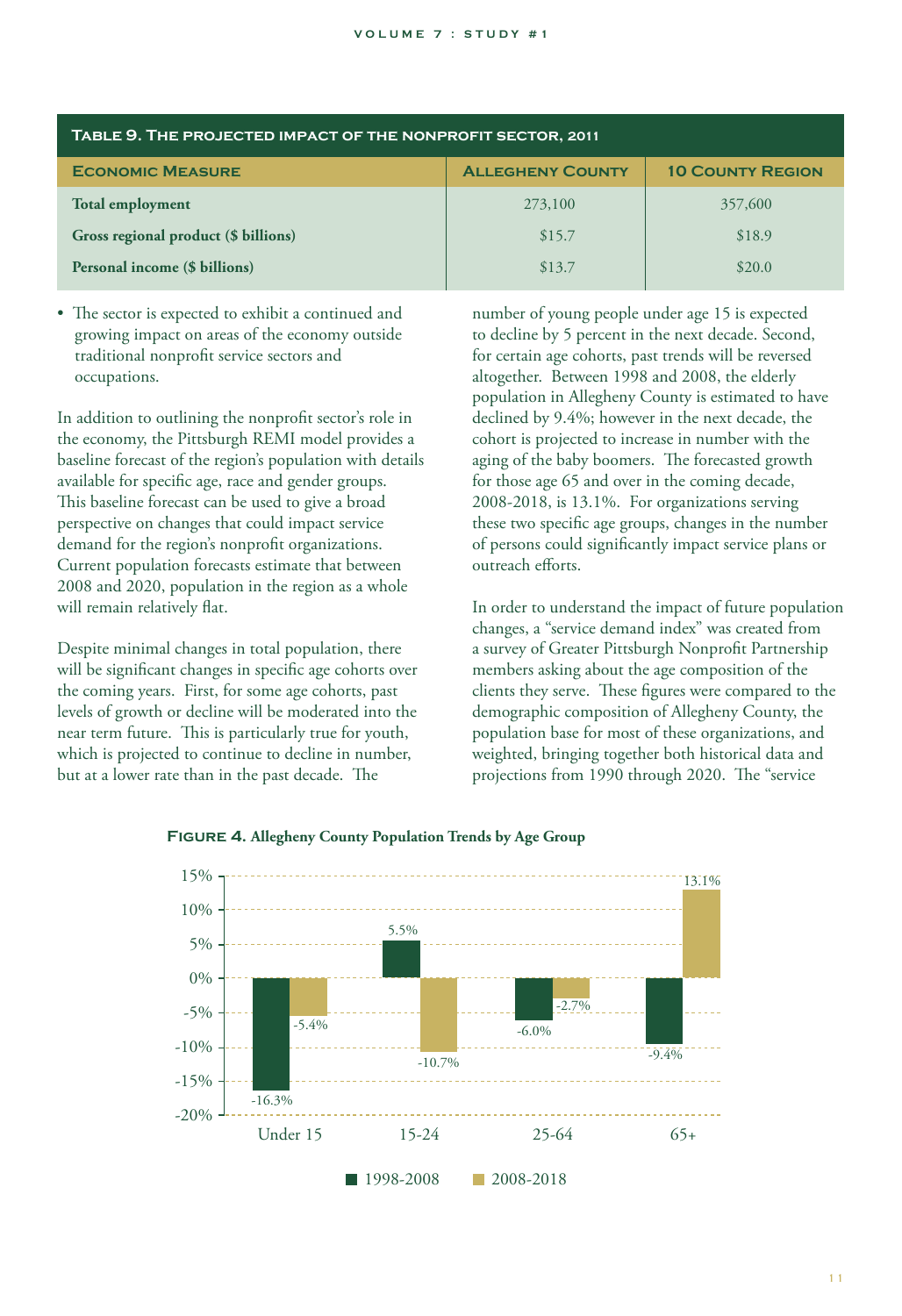demand index" is a composite measure showing how demographic factors can impact future trends in nonprofit sector service demand.

In the coming years, the number of youth in Allegheny County is projected to decline, while the number of seniors is projected to increase. This "senior effect" will exert a stronger force on this composite measure and as a result a very slight increase in the service demand population is projected.

The service demand index demonstrates that:

- Through 2020, on average, many nonprofit organizations will see a slight drop in demand for their services, particularly services targeted for children and youth.
- Despite demographic changes over the past decade, the nonprofit sector has shown growth in a number of areas. The cost of service delivery has increased, thereby increasing total expenses despite a decline in population.

As future impact is examined, it is important to recognize the safety net that is provided by the nonprofit sector. In times of economic downturn, the nonprofit sector provides services to citizens who lose their jobs, homes, and other sources of security. These services can take the form of affordable housing, food, child care, health care, job training, and others.

As the region and the nation face uncertain economic times, the nonprofit sector will no doubt play a role in helping families and communities cope.

In addition, the nonprofit sector is often a stable employer itself, as employment in the sector often grows to respond to increasing need as a result of economic downturn. Between 2002 and 2004, employment in the nonprofit sector in the Pittsburgh region increased slightly, by 0.3 percent, while employment dropped by 1.7 percent in the forprofit sector and 1.3 percent in the public sector. Similarly, between 2002 and 2006, many nonprofit organizations had compensation gains of greater than 20 percent. Despite future economic challenges, the nonprofit sector is likely to remain a stable employer.

When reviewed as it pertains to the size of the nonprofit sector, its interdependencies and interactions with the business sector, and the taxes paid by the sector the sector's role in the economy becomes clear. Considering future population projections, as well as the sector's historical reliance during economic troubles, the nonprofit sector will no doubt continue to play an important role in the region's economy. However, when considering the importance and role of the nonprofit sector in our region, it is important to also consider the social impact of the sector. The final research question considers this impact.

| TABLE 10. QUESTION 2: WHAT IS THE NONPROFIT SECTOR'S ROLE IN THE ECONOMY? |                                                                                                                                                                                                                                                       |                                                                  |
|---------------------------------------------------------------------------|-------------------------------------------------------------------------------------------------------------------------------------------------------------------------------------------------------------------------------------------------------|------------------------------------------------------------------|
|                                                                           | <b>IMPACTS</b>                                                                                                                                                                                                                                        | <b>MEASURES</b>                                                  |
| 1. EMPLOYMENT AND<br><b>COMPENSATION</b>                                  | The nonprofit sector is a multi-billion dollar sector<br>with hundreds of different types of organizations. These<br>organizations employ millions of people and generate<br>billions of dollars in compensation.                                     | Employment data;<br>compensation data                            |
| <b>2. CONSUMPTION</b><br>OF GOODS AND<br><b>SERVICES</b>                  | Revenue generated in the nonprofit sector is being spent<br>in other sectors as organizations and their employees<br>consume goods and services.                                                                                                      | Expenses and employment<br>impacts by occupation and<br>industry |
| <b>3. TAXES</b>                                                           | Both organizations and individual employees of the<br>nonprofit sector pay local, state, and federal taxes.                                                                                                                                           | Tax code and IRS regulations                                     |
| <b>4. PROJECTED IMPACT</b>                                                | The nonprofit sector exhibits modest growth through<br>recessions, as it provides stable employment and<br>increasingly needed services in times of economic<br>downturn and turmoil. The sector will likely continue<br>to grow to meet future need. | Resilience in past recessions;<br>growth projections             |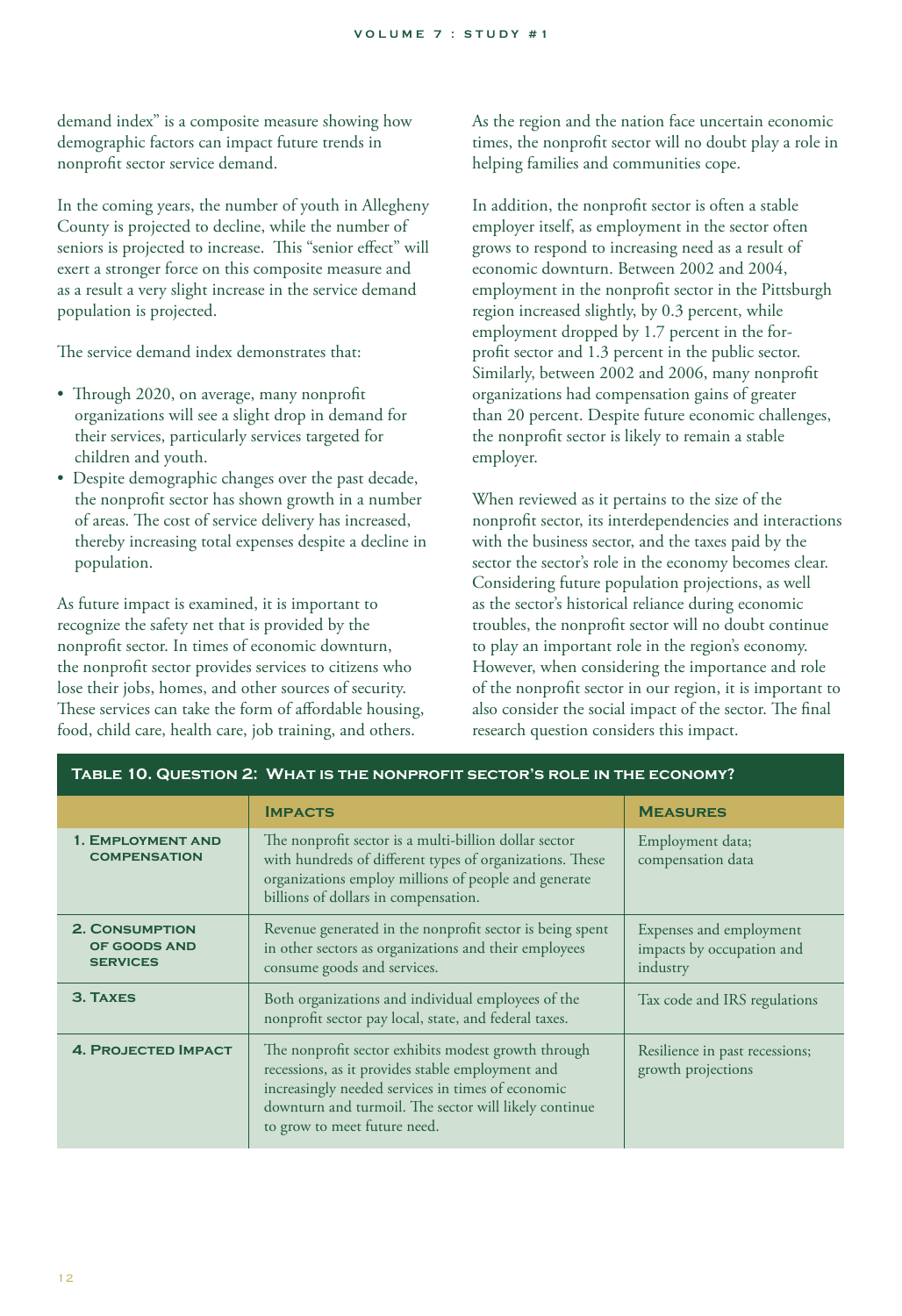| <b>TABLE 11. SROI METHODOLOGY</b>                 |                                                                                                                                                                                                                    |  |
|---------------------------------------------------|--------------------------------------------------------------------------------------------------------------------------------------------------------------------------------------------------------------------|--|
| <b>STAGE</b>                                      | <b>ACTIVITY</b>                                                                                                                                                                                                    |  |
| <b>BOUNDARIES</b>                                 | Defining the scope of work and determining what is being evaluated.                                                                                                                                                |  |
| <b>DATA COLLECTION</b>                            | Utilizing document reviews, research and staff interviews to collect as much data as possible<br>about the program. Two phases of data collection are often used to enhance validity and<br>reliability of output. |  |
| <b>STAKEHOLDER</b><br><b>ANALYSIS</b>             | Analyzing which populations are impacted by the program.                                                                                                                                                           |  |
| <b>IMPACT MAP</b>                                 | Plotting stakeholders, desired outcomes, and indicators to determine impact on each group.                                                                                                                         |  |
| <b>ANALYSIS</b>                                   | Applying financial proxy measures for indicators and calculating economic value of each<br>indicator. This includes comparing results to benchmark data assuming the program<br>did not exist.                     |  |
| <b>RESULTS AND</b><br><b>SENSITIVITY ANALYSIS</b> | Review assumptions and attributions (results that are shared by other programs or<br>organizations) to determine concrete SROI figures.                                                                            |  |

#### **Question 3: What is the nonprofit sector's social impact?**

Quantifying the economic role of the nonprofit sector is relatively straightforward. The role of the sector in the economy, however, is not the only variable to consider when understanding the value of the nonprofit sector in our region. It is important to also consider the social impact of organizations, also known as the Social Return on Investment (SROI) of the nonprofit sector. The emergence of organizations engaging in social entrepreneurship led to several efforts to evaluate these organizations' economic impact. An early effort by the Roberts Enterprise Development Fund (REDF), together with the Kaufmann Foundation, developed SROI as a means to measure social value in social enterprises. It followed the economic logic of return on investment, in applying a series of metrics to social value to net estimated benefits (returns) over costs, and calculate the SROI.

SROI recognizes that some of the social impacts of nonprofit organizations have quantifiable economic value; most social impact analyses follow some form of a cost-benefit approach to measuring program or organizational impacts. It examines the social, economic and environmental impacts arising from the organization's work, and attributes a value based upon common accounting and investment appraisal methods, in order to determine its financial value.

Several methodologies for measuring SROI have emerged since the REDF's first model. For this report, an SROI model adapted by the European Social Return on Investment Network (ESROIN) was selected.8 Unlike earlier REDF methods, SROI today is a more streamlined and less time-intensive approach to measuring social impact.

The design and delivery of the SROI analysis involved a series of set stages, outlined in Table 11.

The above method is fairly complex, and varies from organization to organization and program to program. This complexity means that SROI is not widely measured in the sector as a whole. Two case studies of measuring SROI were created in an attempt to develop and test this method of measuring social impact. These case studies are summarized here.<sup>9</sup> The first case study outlines the Homemaker Program at Community Human Services, an established program. The second discusses the Youth Barista Program at The Union Project, a relatively new and evolving program. Understanding SROI can help an organization to review and refine service delivery, address issues of accountability and transparency, and more effectively communicate their impact to funders.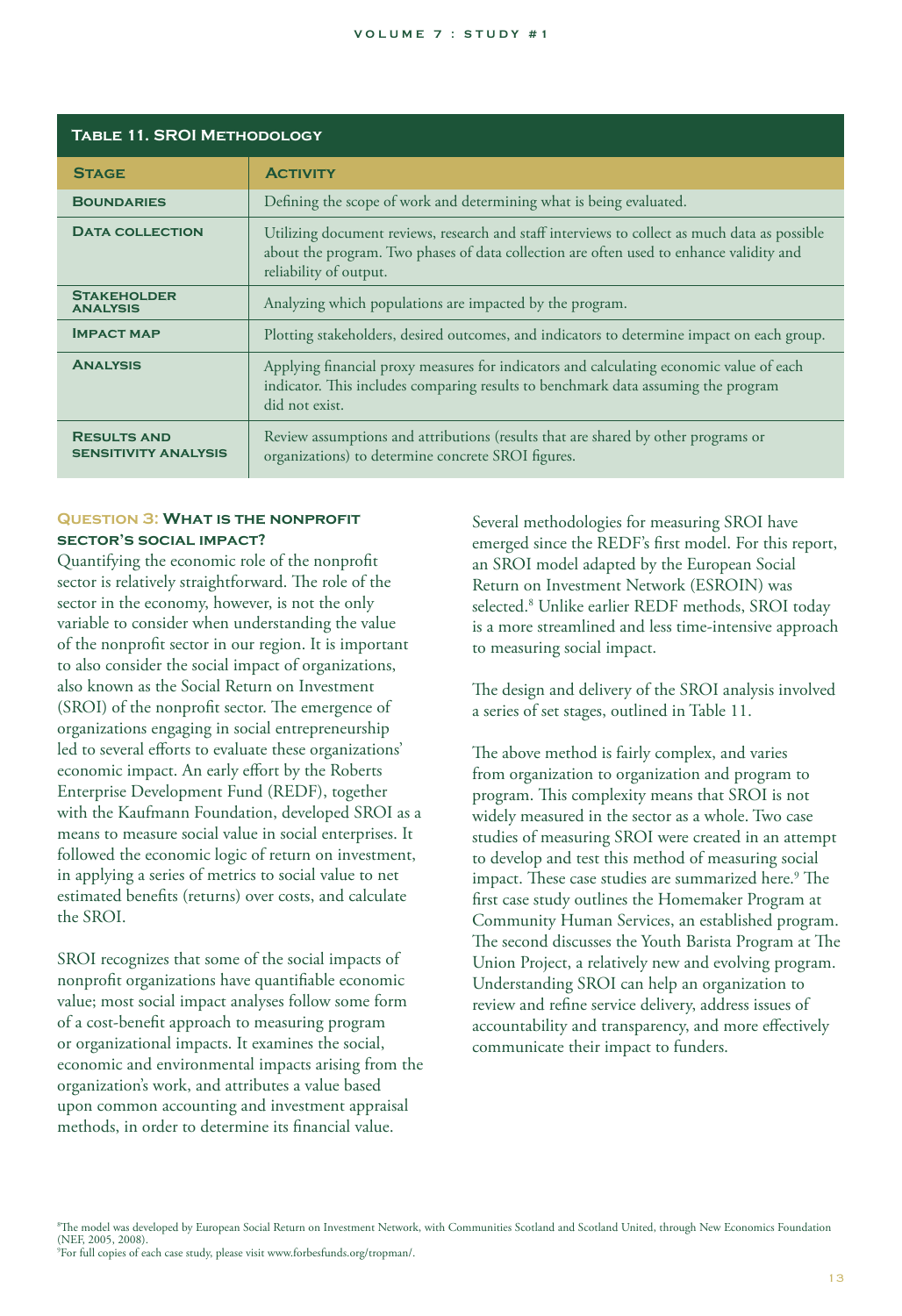#### **Homemaker Program, Community Human Services**

Community Human Services (CHS) is a multi-service human service agency, focusing on youth, family, mental health, residential programs and homeless services. CHS grew out of needs and changes in the Oakland neighborhood of Pittsburgh, and today its programs extend throughout the city and county while retaining an emphasis on serving Oakland residents.

One of the many programs CHS offers is the in-home services, or Homemaker Program. The Homemaker Program provides care to residents with disabilities ages 18-59 who live in their own homes. Services include emergency-based personal care, on-going personal care, home help and caretaker relief. The program serves an average of 100 residents annually and has eight full-time employees and one part-time employee. The Homemaker Program is a part of a larger programmatic movement to help the elderly and people with disabilities remain in their own homes and communities to avoid institutional care. Generally, federal funding formulas have favored institutional care over community and home-based services. However, because of rising costs of institutional care and personal and community preference for people to remain in their own homes, efforts to shift the balance toward more community-based care have increased over the last decade.

The impacts of community-based, in home care have not been clearly demonstrated or communicated to decision makers, policy makers and the public. In order to demonstrate the impact of its Homemaker Program, CHS attempted to measure its SROI. Table 12 outlines the SROI evaluation of Homemaker Program, and highlights its estimated social impact.

The analysis of the impact map created through the case study showed that CHS' Homemaker Program saves between \$1.48 to \$4.37 for every dollar spent. Each year, the Homemaker Program saves between \$451,426 and \$1,336,907 in costs for alternative programs. These savings are often directly passed on to the government and general public, who most often bear the costs of these programs.

The Homemaker Program has an outstanding history, documented success, and clear alternative programs with costs for comparable populations making it an excellent candidate for SROI analysis. However, not all programs are as established as the Homemaker Program. The second case study reviewed a relatively new program and attempted to conduct an analysis of its SROI.

| <b>IABLE 12. SROI PROCESS FOR THE HOMEMAKER PROGRAM, COMMUNITY HUMAN SERVICES</b> |                                                                                                                                                                                                                                                                                                                                                                |                                                                                                                                                                                 |
|-----------------------------------------------------------------------------------|----------------------------------------------------------------------------------------------------------------------------------------------------------------------------------------------------------------------------------------------------------------------------------------------------------------------------------------------------------------|---------------------------------------------------------------------------------------------------------------------------------------------------------------------------------|
| <b>STAGE</b>                                                                      | <b>ACTIVITY</b>                                                                                                                                                                                                                                                                                                                                                |                                                                                                                                                                                 |
| <b>BOUNDARIES</b>                                                                 | The Homemaker Program has been consistently funded solely by the Allegheny<br>Department of Human Services, making the evaluation of the social impact of the program<br>an easier task, compared to those programs sponsored by a variety of funders.                                                                                                         |                                                                                                                                                                                 |
| <b>DATA COLLECTION</b>                                                            | The first phase of data collection included documentation, analysis, and evaluation of<br>similar programs to the Homemaker Program from books, articles, and reports from various<br>government and non-government agencies. The second phase of data collection included<br>interviews with staff from the CHS and document review of the Homemaker Program. |                                                                                                                                                                                 |
| <b>STAKEHOLDER</b><br><b>Key Stakeholder</b><br><b>Desired Impacts</b>            |                                                                                                                                                                                                                                                                                                                                                                |                                                                                                                                                                                 |
| <b>ANALYSIS</b>                                                                   | Participants/Clients                                                                                                                                                                                                                                                                                                                                           | 1. Ability to stay in their homes.<br>2. Have a clean, healthy and safe environment.<br>3. Can interpret their own needs better.<br>4. Reduced risks associated with isolation. |
|                                                                                   | <b>Community Human Services</b>                                                                                                                                                                                                                                                                                                                                | Sustaining program                                                                                                                                                              |
|                                                                                   | DHS (Human Services Development Fund)                                                                                                                                                                                                                                                                                                                          | Savings on not institutionalizing participants                                                                                                                                  |
|                                                                                   | Homemakers                                                                                                                                                                                                                                                                                                                                                     | Continued employment                                                                                                                                                            |

## **Table 12. SROI Process for the Homemaker Program, Community Human Services**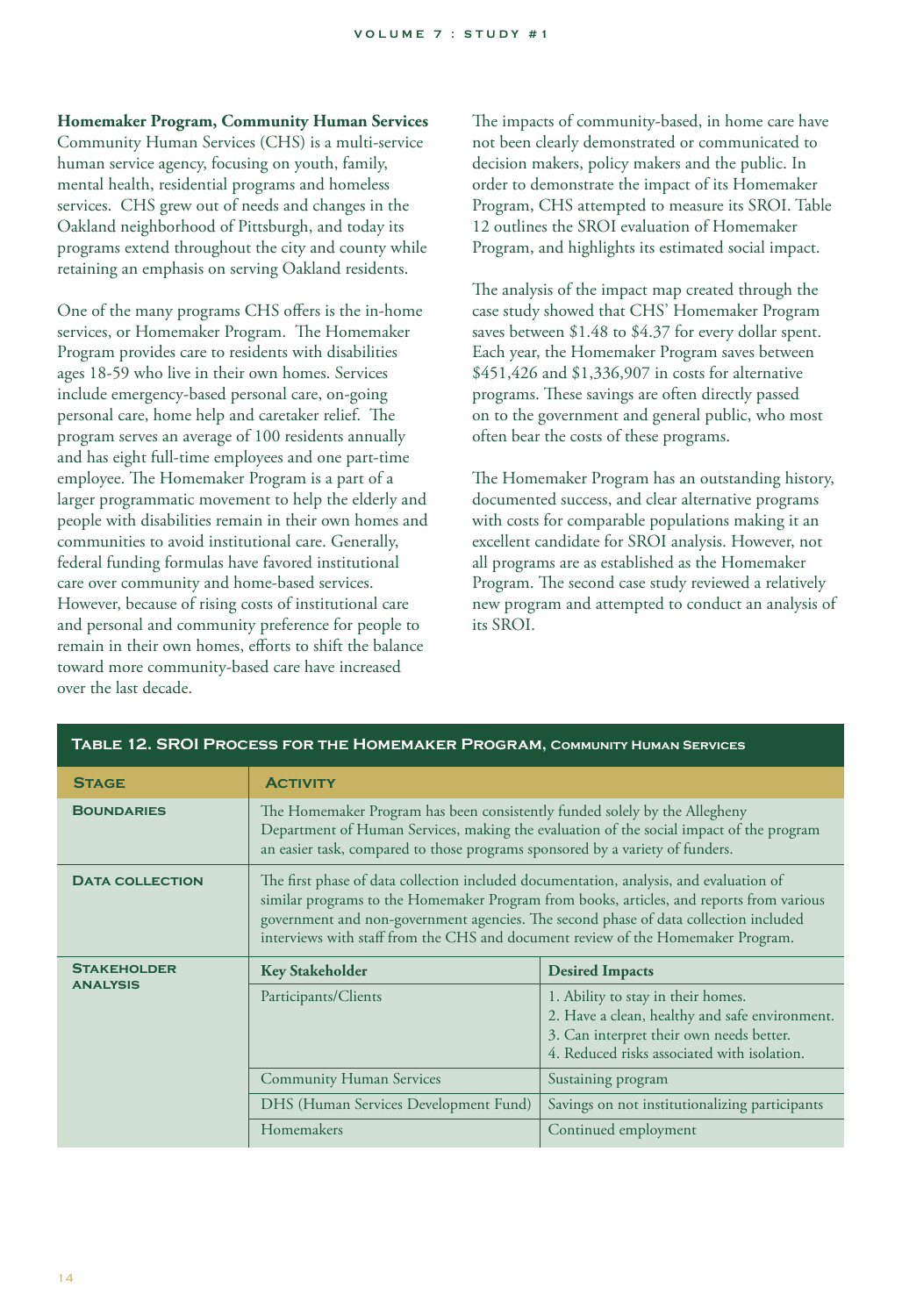#### **Youth Barista Program, The Union Project**

The Union Project is a nonprofit organization that seeks to create community by connecting neighbors and celebrating art and faith in a common space, the former Union Baptist Church in Pittsburgh. Since its inception in 2001, the Union Project has brought together over 4,000 volunteers contributing more than 40,000 hours of work on a host of projects and social missions.

The case study focused on the Youth Barista Program, a part of the Union Project's social enterprise in-house coffee shop, the EatUp Café. The Youth Barista Program works with youth between ages 18 and 21, who are "aging out" of the foster care system. "Aging out" marks the years when a foster child is too old for child welfare programs, but perhaps not ready for living independently as an adult. Research has shown that the transition between foster care and adulthood is recognized as a difficult and important period for young adults. This population is less educated, more likely to not have a high school diploma, is lower paid, experiences more material hardships than peer groups, and has significantly higher rates of involvement in the criminal justice system, from arrests to convictions, than their peers.<sup>10</sup>

The goals of the Youth Barista Program are to provide these youth with life and employment skills, particularly barista training that is useful in the food service industry. The Youth Barista Program operates on a September – August calendar, and began with 11 youth in the 2007-08 period. It offers 8 weeks of training, followed by a paid externship at a local coffee shop. The program expanded to 20 young people in 2008 and expects to enroll 40 youth in its next cycle. The Union Project partners with Allegheny County Department of Human Services, Starbucks and the Social Innovation Accelerator to recruit, train and employ the youth. Table 13 outlines some of the SROI analysis process for the Youth Barista Program.

Several financial indicators were used to measure the SROI of the Youth Barista Program. They were:

- Avoided cost of becoming idle youth (cost of alternative service provision; cost of staff/time supervising or caring the idle youth);
- Increases in future earning potential of participants;
- Value of skill training and personal development (the cost for similar skill training courses offered by other training centers or universities);
- Impact on the sustainability of the Union Project (increase in grant or in-kind support for the program and the Union Project; potential increase in income from youth working in the cafe).

The results of the Youth Barista Program can be seen as a success, even with a small number of participants and short tenure. The participant evaluations of the program were positive and indicated that they gained not only barista skills, but self-confidence and interpersonal skills. In addition, 7 of the original 11 participants finished the program, achieving a 64% completion rate. Of those seven, five, or 71%, are currently employed in the food and coffee industry and earning more than minimum wage. It is important to note that the other two participants recently gave birth and are unable to work while caring for their newborns.

In addition, earning and employability were analyzed. The hourly wages at Starbucks Coffee, an indirect stakeholder of the program, were compared with the current minimum wage to determine financial impacts for the participants. Not only do employees earn more at Starbucks (\$8.32/hour versus \$6.55/hour minimum wage), employees who work more than 20 hours a week also receive benefits. A person working 30 hours per week, for a full year, at wages comparable to Starbucks earns about \$2,700 per year more than a person earning minimum wage. With benefits, the person earns an additional \$6,719 per year, adding up to additional earnings of over \$20,000 over three years. The first group of graduates found jobs with comparable wages at Panera Bread, Einstein's Bagels, and TGI Fridays.

This SROI analysis revealed difficulties in measuring alternatives and creating financial proxies for the Youth Barista Program. First, these youth are generally understudied in social literature. 11 It is known that they face more hardship than their peers, but to what extent is not extensively measured. Finally, the pilot year included only 11 youth, which makes it more difficult to construct cost alternatives and determine and exact financial impact. However, our SROI model has created a framework for measuring impact that

<sup>10</sup>Courtney, M.E, Dworsky, A., Cusick, G.R., Havlicek, J., Perez, A., and Keller, T. (2007). Midwest Evaluation of Adult Functioning of Former Foster Youth: Outcomes at Age 21. Executive Summary. Chapin Hall Center for Children, University of Chicago, Chicago, December.<br>''Courtney, M.E. and Hughes Heuring, D. (2005). The Transition to Adulthood for Youth "Aging Out" of the Foster Care Foster, C. Flanagan, and G.R. Ruth (eds), On Your Own Without A Net: The Transition to Adulthood for Vulnerable Populations. Chicago: University of Chicago Press.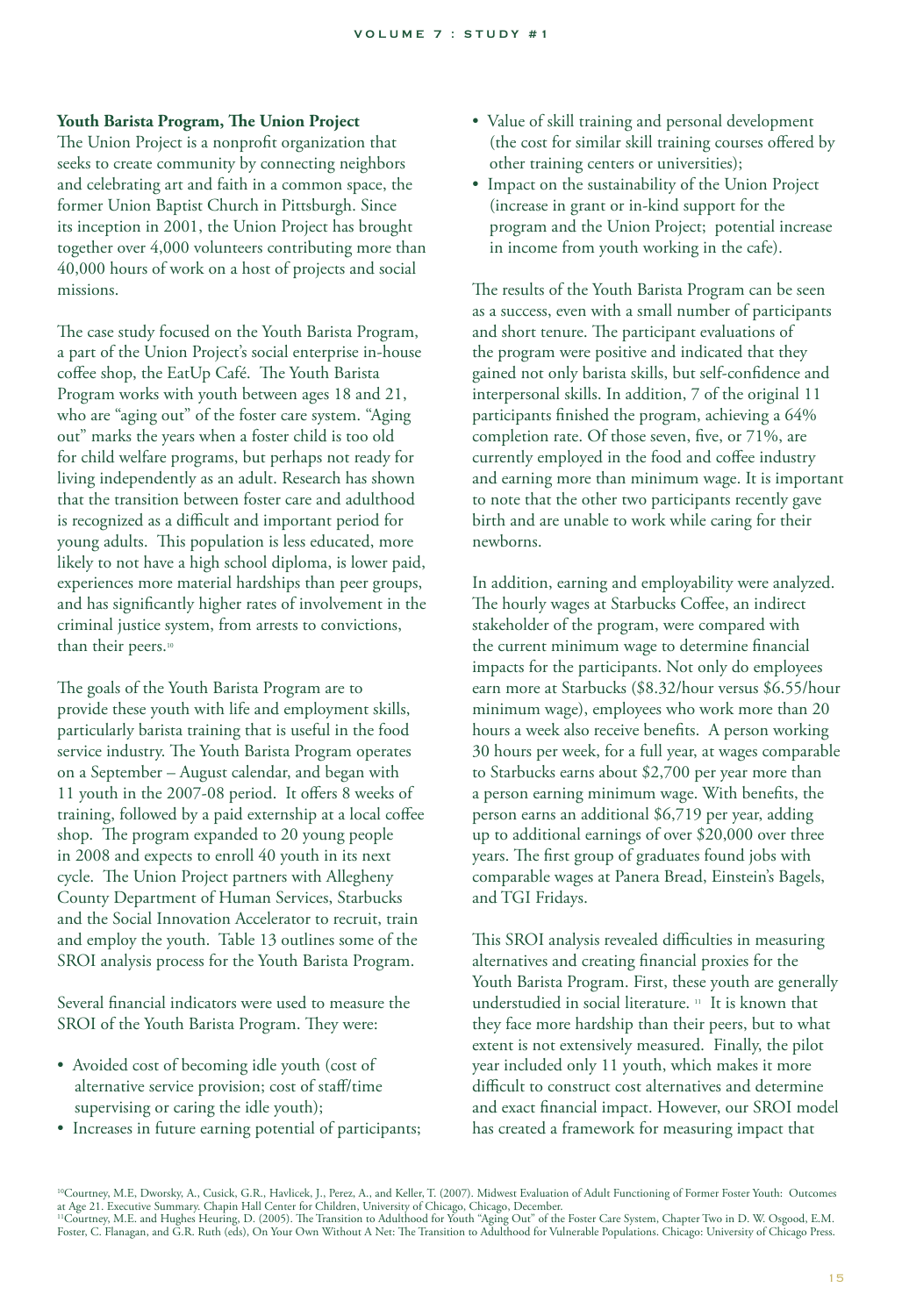| TABLE 13. SROI PROCESS FOR THE YOUTH BARISTA PROGRAM, THE UNION PROJECT |                                                                                                                                                                                                                                                                                                 |                                                                                                                                            |
|-------------------------------------------------------------------------|-------------------------------------------------------------------------------------------------------------------------------------------------------------------------------------------------------------------------------------------------------------------------------------------------|--------------------------------------------------------------------------------------------------------------------------------------------|
| <b>STAGE</b>                                                            | <b>ACTIVITY</b>                                                                                                                                                                                                                                                                                 |                                                                                                                                            |
| <b>BOUNDARIES</b>                                                       | The Youth Barista Program is a relatively new program at The Union Project and was<br>chosen for analysis for the case study.                                                                                                                                                                   |                                                                                                                                            |
| <b>DATA COLLECTION</b>                                                  | Phase one research included review of participant records, performance evaluations,<br>baseline and exit surveys and a document review of program plans, budgets, and proposals.<br>Phase two of data collection included a survey of available literature about the participant<br>population. |                                                                                                                                            |
| <b>STAKEHOLDER</b><br><b>ANALYSIS</b>                                   | <b>Key Stakeholder</b>                                                                                                                                                                                                                                                                          | <b>Desired Impacts</b>                                                                                                                     |
|                                                                         | Participants                                                                                                                                                                                                                                                                                    | 1. Increased current and future earnings<br>2. Increased employability<br>3. Sustainable lifestyle<br>4. Improved attitudes                |
|                                                                         | The Union Project                                                                                                                                                                                                                                                                               | 1. Sustaining the program<br>2. Providing income source for other<br>mission-related activities                                            |
|                                                                         | Kitchens with Missions, the founding<br>organization on which the Youth Barista<br>Program is based                                                                                                                                                                                             | 1. Advanced organizational goals by<br>expanding their program model                                                                       |
|                                                                         | The Social Innovation Accelerator, a funder<br>and partner of the Youth Barista Program                                                                                                                                                                                                         | 1. Building a successful social venture<br>2. Securing increased visibility for The Union<br>Project and the Social Innovation Accelerator |
|                                                                         | Starbucks, which donates all of the<br>equipment and coffee for the program                                                                                                                                                                                                                     | 1. Training potential employees<br>2. Improved corporate social responsibility<br>3. Enhanced community participation<br>and image         |
|                                                                         | Allegheny County Department of Human<br>Services, which works directly with the<br>participant population                                                                                                                                                                                       | 1. Improved outcomes for "idle youth"                                                                                                      |

will be determined after several years of tracking and data collection. The Union Project received a grant to continue this program and extended it from eight weeks to seven months, and the program will grow to 20 participants the first year, and 30 the second year. As the program grows, the Union Project should consider conducting research about the long term impact of the program by tracking participants once they leave the program. This study could provide greater evidence of the program's impact, and would contribute to existing knowledge about post-foster care youth to create more informed policy options for this population in the future.

#### **Future opportunities for measuring SROI**

There is no one clear, agreed-upon way to measure SROI and social impact. In fact, methodology for measuring impact depends closely on the organization in question and its specific programs and outcomes. The goal of these two case studies is to present two different programs for which SROI measures might be helpful in evaluating effectiveness and gaining support for the programs. Additionally, The Forbes Funds wanted to pilot the SROI tool to determine its usefulness to the sector. Clearly, measuring social impact continues to be a challenge for the sector as there is not a universal methodology that will apply directly to every organization. Regardless, nonprofit organizations are encouraged to consider not only their economic impact, but social impact. Demonstrating and communicating both social and economic roles of nonprofit organizations can result in more informed decisions and policies regarding nonprofit organizations and better relationships between the sector and policymakers, government officials, businesses, and the public as a whole.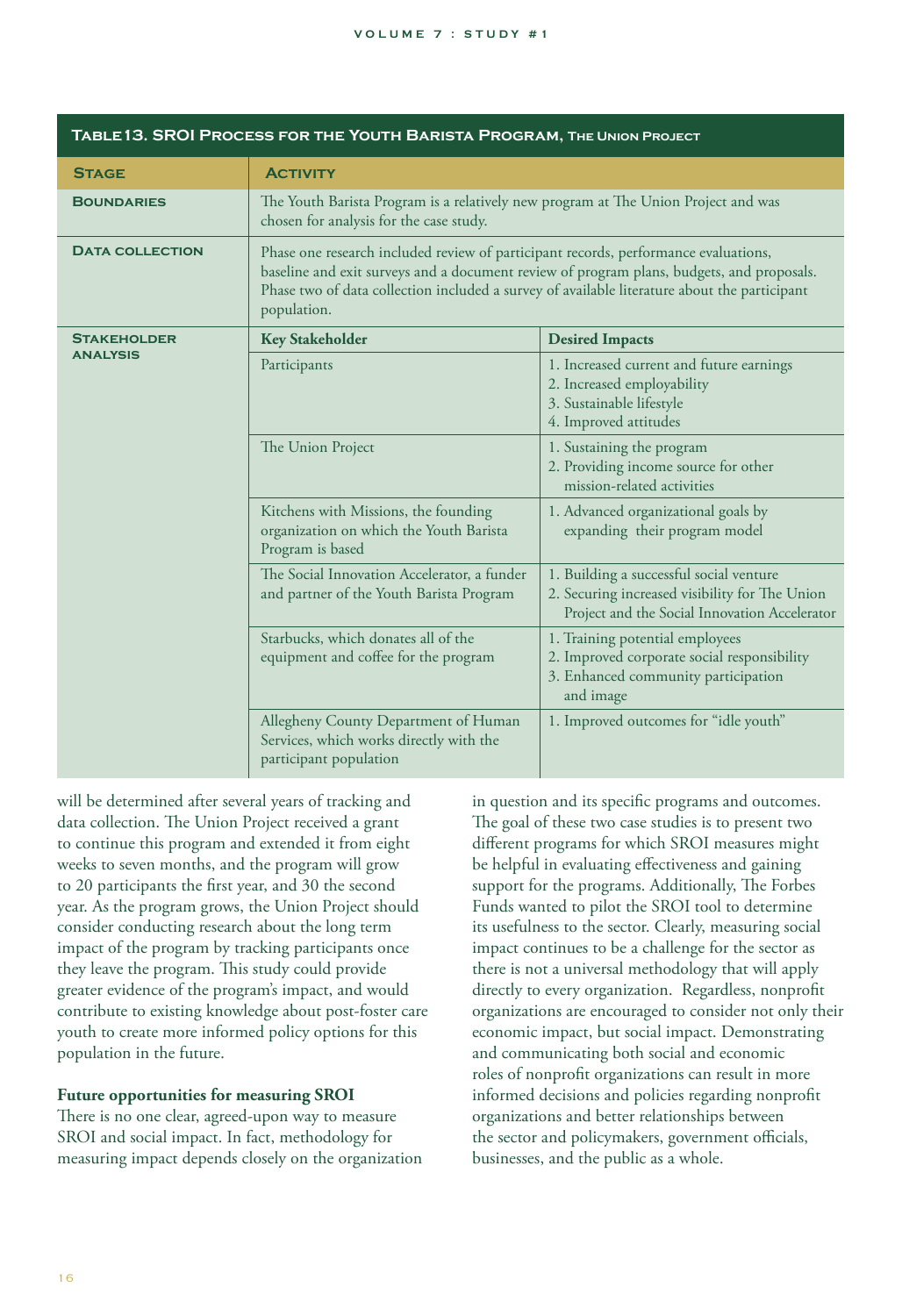#### **Conclusions and Opportunities**

The nonprofit sector is certainly a strong economic and social force in our region. Not only is the sector large and diverse, but it employs millions of people and contributes hundreds of millions of dollars to our region's economy, both directly and indirectly. Even more vital, though, is the role the nonprofit sector plays in providing social services and safety nets for residents of our region.

The nonprofit sector faces tremendous challenges, however. Challenges to the sector range from a lack of awareness regarding tax status to decreases in government support for social programs. Other challenges stem from concerns about possible decreases in charitable giving during the current economic crisis. At the same time, the economic crisis means increased demand for exactly the services that many nonprofits provide. The current economic crisis impacts many more families, causing them to seek services because of increases in foreclosures, unemployment, hunger, violence, and mental anguish. These are the populations that many nonprofit organizations engage.

This research presents several opportunities for the nonprofit sector to engage policymakers, government officials, businesses and the public in meeting these challenges. These opportunities include:

- Continue reporting data about organizations, and enhance data collection on the local level to provide a clear picture of the regional nonprofit sector and its impact.
- Clearly communicate the role that the nonprofit sector plays in the region's economy. Share this research with the general public and key decision makers, particularly those responsible for decisions that directly impact the sector.
- Engage the general public and particularly volunteers with and donors to nonprofit organizations in sharing this information and becoming advocates for the nonprofit sector and its role in the region.
- Encourage organizations to measure Social Return on Investment. Communicate the value of enhanced understanding of social impact with foundations and other funding sources. Investigate other methodologies for measuring social impact that are applicable to different types of nonprofit organizations.
- Leverage this data in pursuing support and funding focused on assisting communities during this challenging economic time.

While the nonprofit sector is a vital part of our region's economy, it is also a major part of the region's cultural fabric. The nonprofit sector impacts all residents of southwestern Pennsylvania and improves the quality of life in the region. Recognizing and sharing the value of the nonprofit sector will enhance understanding and appreciation of its important role in making southwestern Pennsylvania a wonderful place to live and work.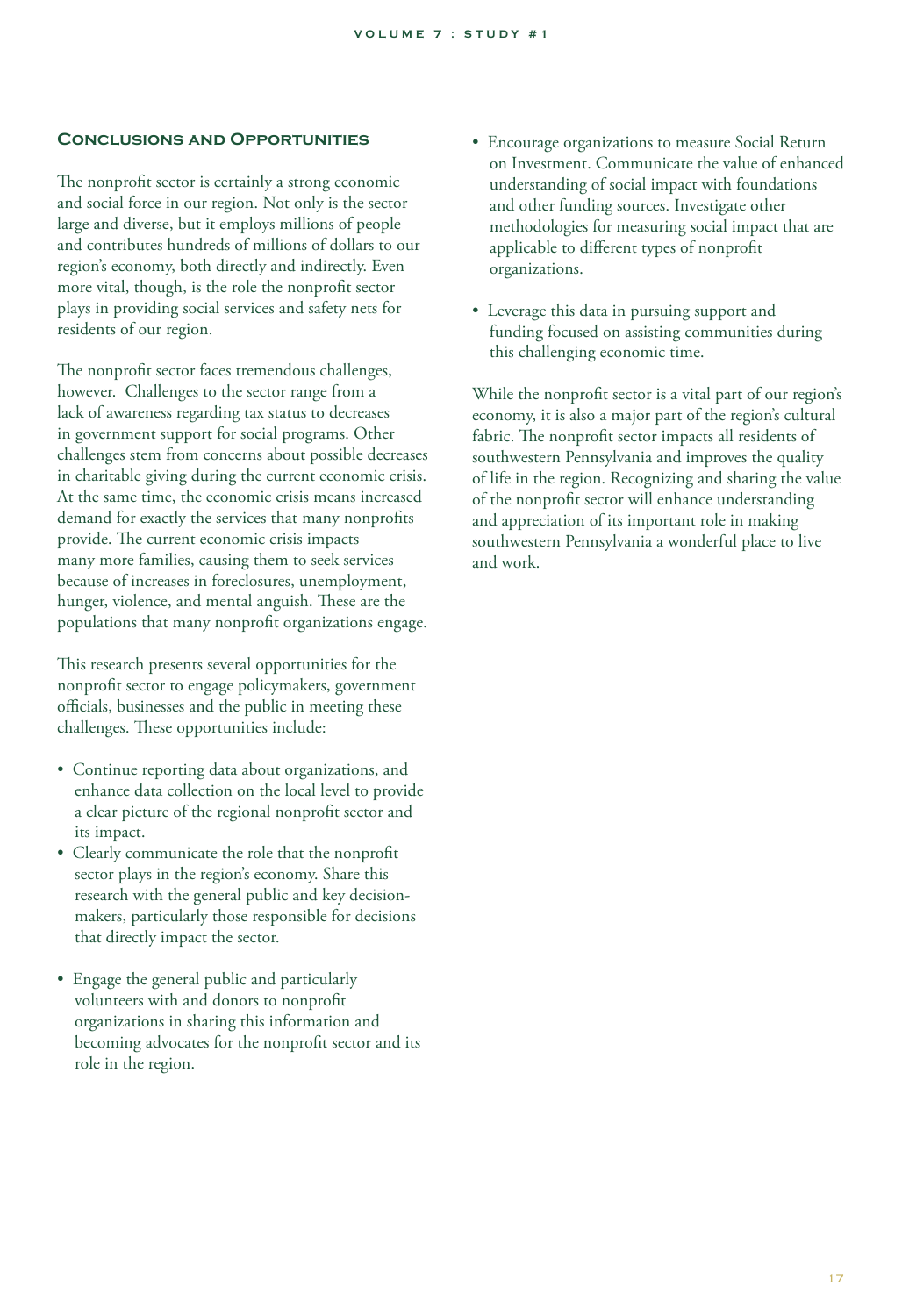#### **Works Consulted**

Adams, C. (2004). The Meds and Eds in Urban Economic Development. *Journal of Urban Affairs*. 25(5): 571- 588.

Blackwood, Amy, Wing, Kennard T., and Pollak, Thomas H. (2008). *The Nonprofit Sector in Brief, Facts and Figures from the Nonprofit Almanac 2009: Public Charities, Giving and Volunteering*. The Urban Institute.

Carnegie Mellon University. (2006). *Carnegie Library of Pittsburgh: Community Impact and Benefits*. Center for Economic Development, April. Accessed

Community Human Services. (2008). In-Home Services Work Statement. Unpublished report. Pittsburgh: Community Human Services, Inc.

Courtney, M.E, Dworsky, A., Cusick, G.R., Havlicek, J., Perez, A., and Keller, T. (2007). *Midwest Evaluation of Adult Functioning of Former Foster Youth: Outcomes at Age 21. Executive Summary*. Chapin Hall Center for Children, University of Chicago, Chicago, December.

Courtney, M.E. and Hughes Heuring, D. (2005). The Transition to Adulthood for Youth "Aging Out" of the Foster Care System, Chapter Two in D. W. Osgood, E.M. Foster, C. Flanagan, and G.R. Ruth (eds), *On Your Own Without A Net: The Transition to Adulthood for Vulnerable Populations*. Chicago: University of Chicago Press.

Cutler, M.R. et al. (2007). *The Economic Impact of Nonprofits in the Roanoke Virginia Region*. Nonprofit Resource Center and Council of Community Services.

De Vita, C. and Twombly, E. (2003). The Precarious Billion Dollar Sector: Nonprofit Human Services in the Pittsburgh Metropolitan Area. Washington, D.C.: The Urban Institute, Center on Nonprofits and Philanthropy.

Deitrick, S.D. and Briem, C. (2008). "The Impact of Nonprofit, Large Landowners on Public Finance in a Fiscally Distressed Municipality: A Case Study of Pittsburgh, Pennsylvania," Working Paper WP07SD1. Cambridge, Mass.: Lincoln Institute of Land Policy, December 2007.

DiMaggio, P. (2001). Measuring the Impact of the Nonprofit Sector on Society is Probably Impossible but Possibly Useful: A Sociological Perspective," Chapter 15, in Flynn, P. and Hodkinson, V.A. (eds). ). *Measuring the Impact of the Nonprofit Sector*. Springer.

Durie, Sheila. (2007). *Solstice Nurseries: Social Return on Investment Report*. Series Report No. 2. Social Economy Scotland Development Partnership.

Durie, Sheila. (2007). *The Wise Group Cadder Environmental Improvement Project: Social Return on Investment Report*. Series Report No. 5. Social Economy Scotland Development Partnership.

Durie, Sheila. (2008). *Subliminal Directions, Gateway2Media: Social Return on Investment Report*. Series Report No. 8. Social Economy Scotland Development Partnership.

Emerson, J., Wachowicz, J. and Chun, S. (1999). *Social Return on Investment: Exploring Aspects of Value Creation in the Nonprofit Sector*. The Roberts Enterprise Development Fund.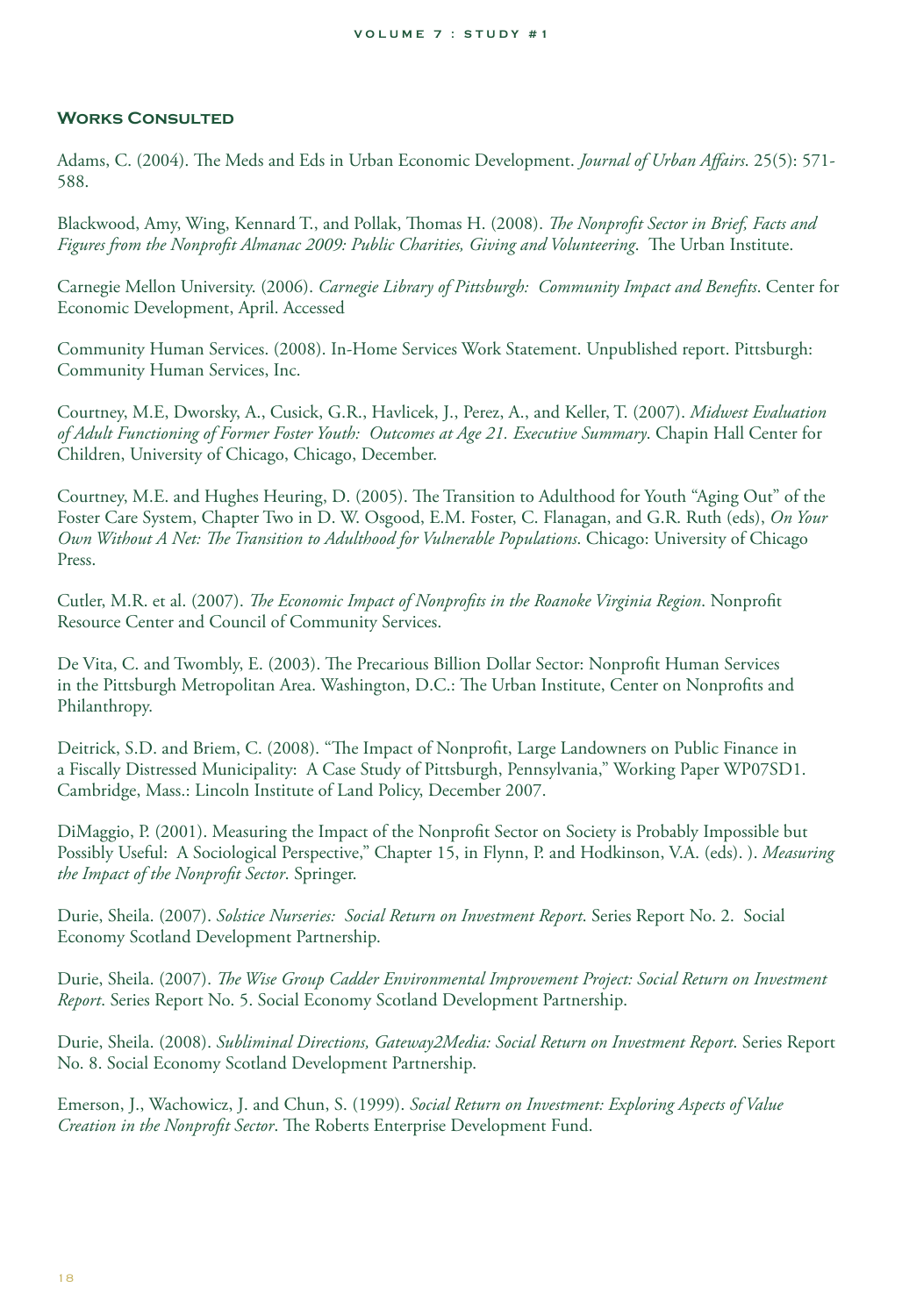Flynn, P. and Hodgkinson, V.A. (2002a). Measuring the Contributions of the Nonprofit Sector. Chapter 1 in Flynn, P. and Hodkinson, V.A. (eds). ). *Measuring the Impact of the Nonprofit Sector*. Springer.

Flynn, P. and Hodgkinson, V.A. (eds) (2002). *Measuring the Impact of the Nonprofit Sector*. Springer.

George, R. et al. (2002). Employment Outcomes for Youth Aging Out of Foster Care – Final Report. University of Chicago Chapin Hall Center for Children, Chicago.

Greater Pittsburgh Arts Council. (2007). *the Economic Impact of the Nonprofit Arts and Culture Industry in Allegheny County, PA*. Americans for the Arts.

Kearns, K. (2000). *Private Sector Strategies for Social Sector Success*. Jossey-Bass.

Keating, E., Pradhan, G., Wassall, G.H., and DeNatale, D. (2008). *Passion and Purpose: Raising the Physical Fitness Bar for Massachusetts Nonprofits*. Boston: The Boston Foundation.

Lawlor, E., Neitzert, E., and Nicholls, J. (2008). *Measuring value: A Guide to Social Return on Investment (SROI)*. 2nd edition. ISBN: 978-1-904882-34-3, the New Economics Foundation.

Lingane, A. and Olsen, S. (2004). Guidelines for Social Return on Investment. *California Management Review* 46/3 (Spring): 116-135.

Mitchell, J. (2006). *The Economic Impact of Nonprofit Organizations in New Mexico*, Bureau of Business and Economic Research, University of New Mexico.

New Economics Foundation. (2008). *Measuring value: A Guide to Social Return on Investment (SROI)*. 2nd edition.

Olszak Management Consulting, Inc. (2004). *Assessing Social Return On Investment for Social Enterprises in the Pittsburgh Region*. Pittsburgh: The Forbes Funds, Tropman Research Fund, 3 September.

Pittsburgh Business Times. (2008). 50 Largest Pittsburgh Area Employees. *The Book of Lists*. Pittsburgh: Pittsburgh Business Times.

Robbie, K., and Maxwell, C. (2006). *Making the Case: Social Added Value Guide*. Communities Scotland.

Salamon Lester M. and Sokolowski, S. Wojciech. (2006). *Employment in America's Charities: A Profile*. Nonprofit Employment Bulletin Number 26, Johns Hopkins Center for Civil Society Studies. Johns Hopkins University, December.

Salamon, Lester M. and Geller, Stephanie Lessans. (2005). *Pennsylvania Nonprofit Employment*. Nonprofit Employment Bulletin Number 18, Johns Hopkins Center for Civil Society Studies. Johns Hopkins University, January.

Salamon, Lester M. and Sokolowski, S. Wojciech. (2005). Nonprofit organizations: New insights from the QCEW data. *Monthly Labor Review*. September: 19-26.

Sbragia, Alberta. (1990). "Pittsburgh's 'Third Way': The Nonprofit Sector as a Key to Urban Regeneration," Chapter 3, pp. 51-68, in D. Judd and M. Parkinson (eds), *Leadership and Urban Regeneration: Cities in North America and Europe*. Vol. 37, Urban Affairs Annual Review. Newbury Park, CA. Sage.